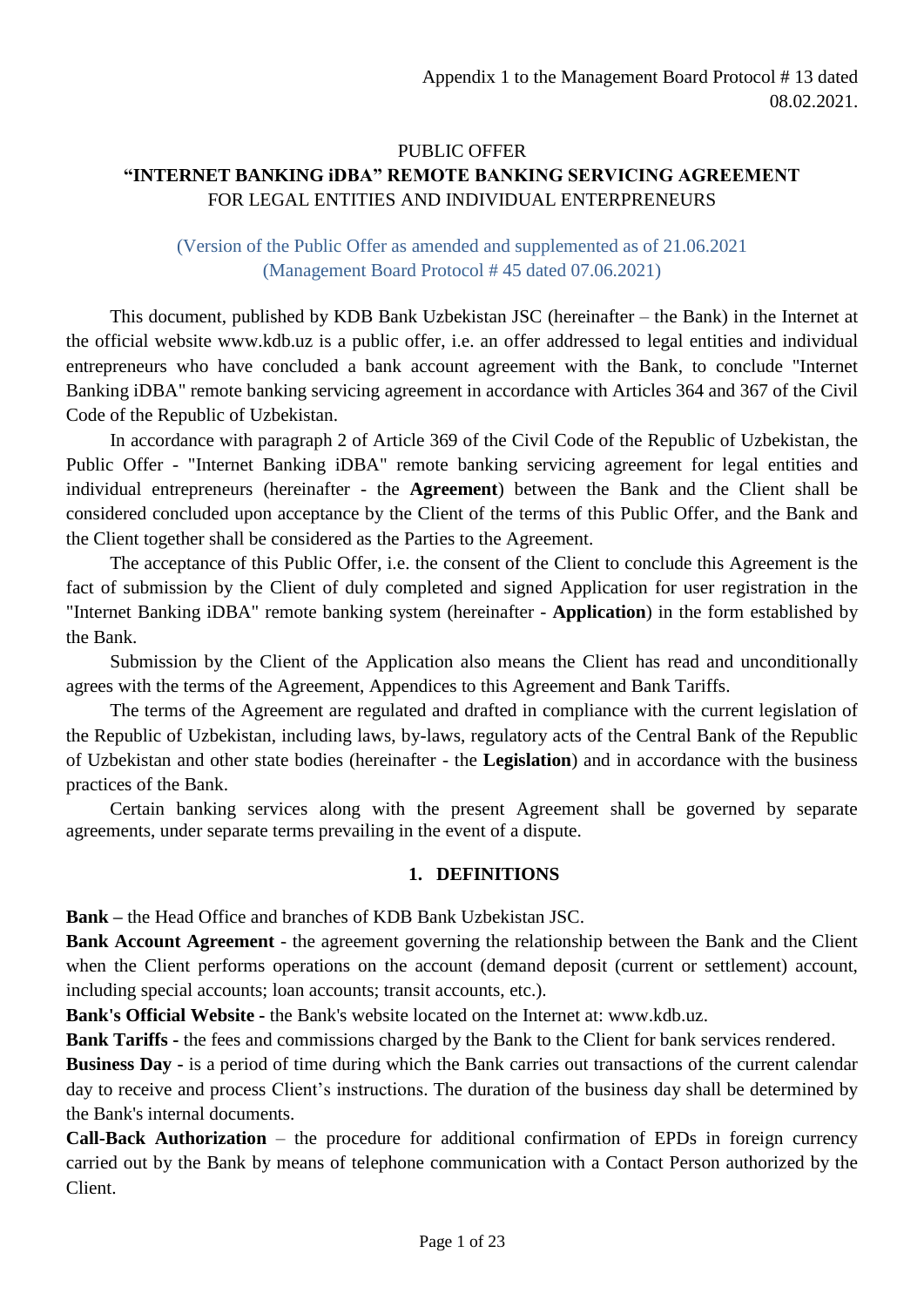**Call-Back Contact Details** – the list of Contact Persons and telephone numbers for carrying out Call-Back Authorization procedure.

**Contact Person** – the person indicated in the list of Call-Back Contact Details and authorized by the Client to confirm the Client's EPD in foreign currency.

**Client** - a legal entity or individual entrepreneur that has entered into the Bank Account Agreement with the Bank and has accepted the terms this Public Offer (Agreement).

**Compromising (of Login, Password and/or OTP device) -** loss of trust that the used Login, Password and/or OTP device ensure the security and confidentiality of information.

**Creator -** the User entitled to access the System to view the information, create an ED/EPD and send it to the 1st Authorizer for signature.

**Electronic Payment Document** (hereinafter – the **EPD**) **-** Client's remote instruction to carry out a transaction involving a Client's account with the Bank, transmitted to the Bank electronically, created and confirmed by the Client's duly authorized Users.

**Electronic Document** (hereinafter **-** the **ED**) **–** information recorded in electronic form, presented in the form of a file or database entry, created and transmitted by means of the System's software in accordance with the established procedure and confirmed by the Client's duly authorized Users.

**Internet Banking System or the System –** a set of technologies for remote banking services and execution of transactions by the Bank through software, hardware and telecommunication systems that enable interaction between the Bank and the Client by means of remote banking solutions.

**Login (User name) -** a set of alphanumeric characters chosen by the User during registration in the System to uniquely identify the User.

**OTP** (hereinafter - **OTP device**) – special device used to generate one-time password on each subsequent entry to the System and to ensure the User identification and authentication.

**Payment Session** - the period of time from the moment the Client enters the System using the access credentials until the moment the Client exits the System.

**User -** the Client's responsible employee, whose name is stated in the Application, duly authorized to create and transmit the Client's ED/EPD and/or have access to the System in accordance with the terms of this Agreement.

**Password** - a set of alphanumeric characters chosen by the User during registration in the System which is unambiguously associated with the User name (Login) and used for the User authentication in the System.

**1st Authorizer** - the User entitled to authorize an ED/EPD after the Creator. This level of access is granted to the Client's responsible employee (User) whose name is indicated on the Client's specimen of signature and stamp provided to the Bank in accordance with the applicable Legislation.

**2nd Authorizer** - the User entitled to authorize an ED/EPD after the 1st Authorizer. This level of access is granted to the Client's responsible employee (User) whose name is indicated on the Client's specimen of signature and stamp provided to the Bank in accordance with the applicable Legislation.

**3rd Authorizer** - the User whose authorization is necessary to approve the ED/EPD already authorized by the  $2<sup>nd</sup>$  Authorizer. This level of access shall be granted at the request of the Client.

The definitions used in this Agreement shall be used and interpreted in the meaning of the relevant definitions set out in the Legislation or accepted by established practice.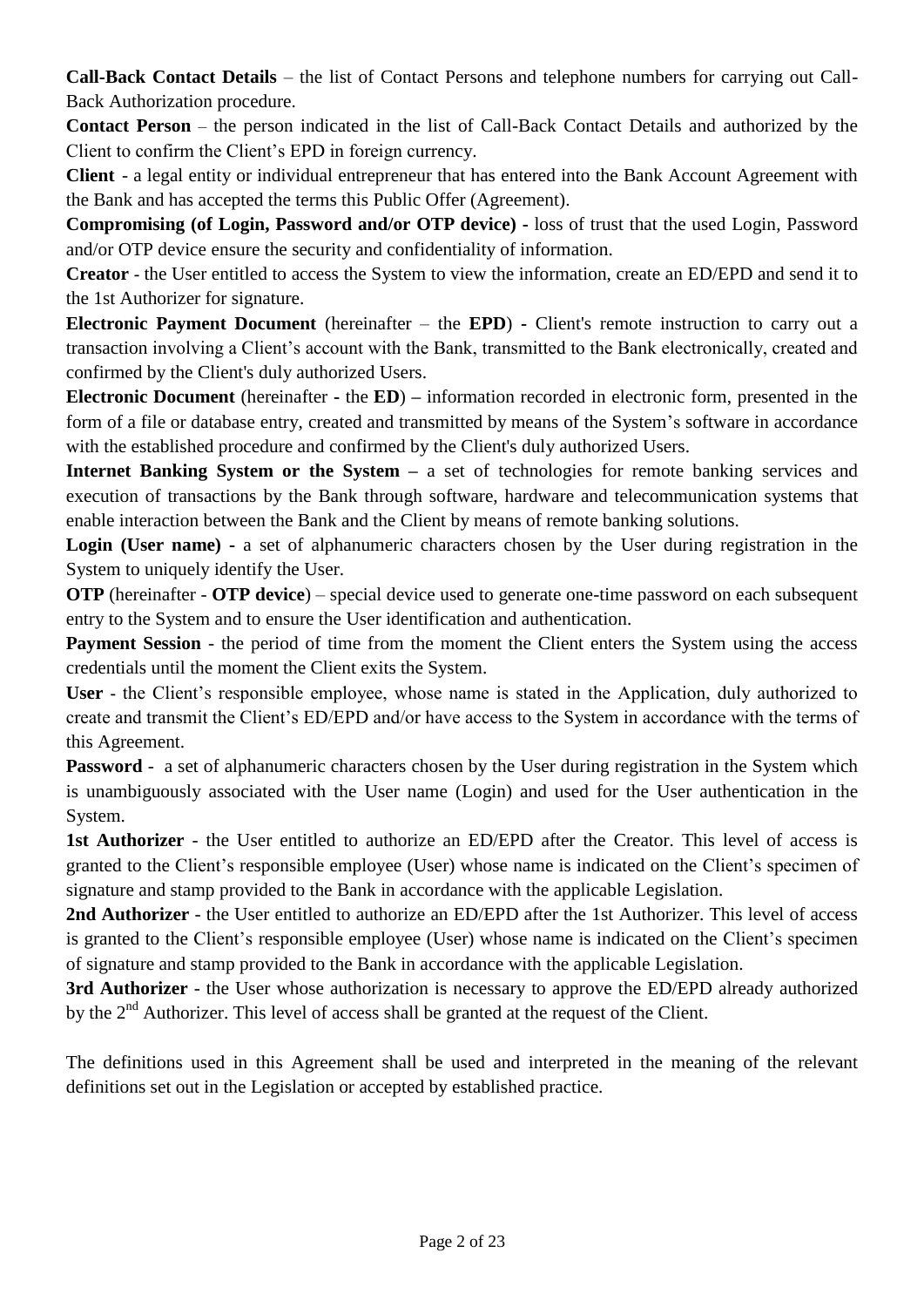# **2. SUBJECT OF AGREEMENT**

2.1 In accordance with the terms stipulated in this Agreement and the Bank Account Agreement under which the Client's account(s) have been opened, the Bank shall provide remote banking services in the System to the Client who has access to the Internet and appropriate technical equipment.

2.2 Access to the System, depending on the list of available functions, may be made using the Client's access credentials (Login/Password or Login/Password/OTP device).

2.3 Access option using Login/Password/OTP device credentials allows the Client to get access to the full list of services available in the System.

2.4 Access option using Login/Password credentials allows the Client to get access to a limited list of services available in the System.

2.5 The Parties acknowledge that an EPD which is duly created and authorized by the Client and transmitted to the Bank by means of the System software in accordance with all the information protection procedures provided for in this Agreement, is legally equivalent to a paper based payment document.

2.6 The Parties acknowledge that the System is sufficient to ensure reliable operation in receiving, transmitting, processing and storing of information, as well as to protect information, ensure access delimitation, encryption, integrity control as well as the OTP device are sufficient to protect against unauthorized access, authentication and authorization of ED/EPD as well as for handling of conflict situations thereunder.

2.7 The Client shall pay the Bank a fee for the services provided in accordance with the Bank's Tariffs in force at the time of the transactions under the terms provided for in this Agreement and the Bank Account Agreement.

2.8 The list of services, types of transactions, services and functions included in the System as well as possibility for the Client to access them shall be determined by the Bank independently.

2.9 The terms for the provision of services in the System are defined in this Agreement, in Appendices 1, 2, 3, 4 and 5 hereto which are an integral part of this Agreement as well as in the approved Bank Tariffs.

## **3. CONCLUSION OF THE AGREEMENT**

3.1 On the basis of Article 369 (2) of the Civil Code of the Republic of Uzbekistan the text of this Agreement constitutes a Public Offer (an offer to conclude the Agreement), the Bank and the Client acknowledge that the conclusion of this Agreement is an acceptance of the Public Offer by the Client (an acceptance of the offer to conclude an Agreement).

3.2 Acceptance of the Public Offer shall be made by Client's personal visit to the Bank to sign the relevant Application in the established form (Appendix 4 to this Agreement).

3.3 The Client's acceptance of the Public Offer constitutes the Client's acknowledgement of the terms of this Agreement, the Appendices to this Agreement and the Bank Tariffs. The Client acknowledges that by accepting this Agreement, the Client agrees to the terms of this Agreement and the Appendices to this Agreement as well as recognizes them as binding upon the Client.

3.4 By accepting this Agreement the Client acknowledges and the Bank agrees that pressing the relevant confirmation or sending keys as well as other similar keys in the System is analogous to the Client's handwritten signature.

3.5 The Client may read the text of this Agreement, Appendices to this Agreement and the Bank Tariffs in any of the following ways:

- by posting the text of this Agreement, Appendices to this Agreement and the Bank Tariffs on the official website of the Bank www.kdb.uz;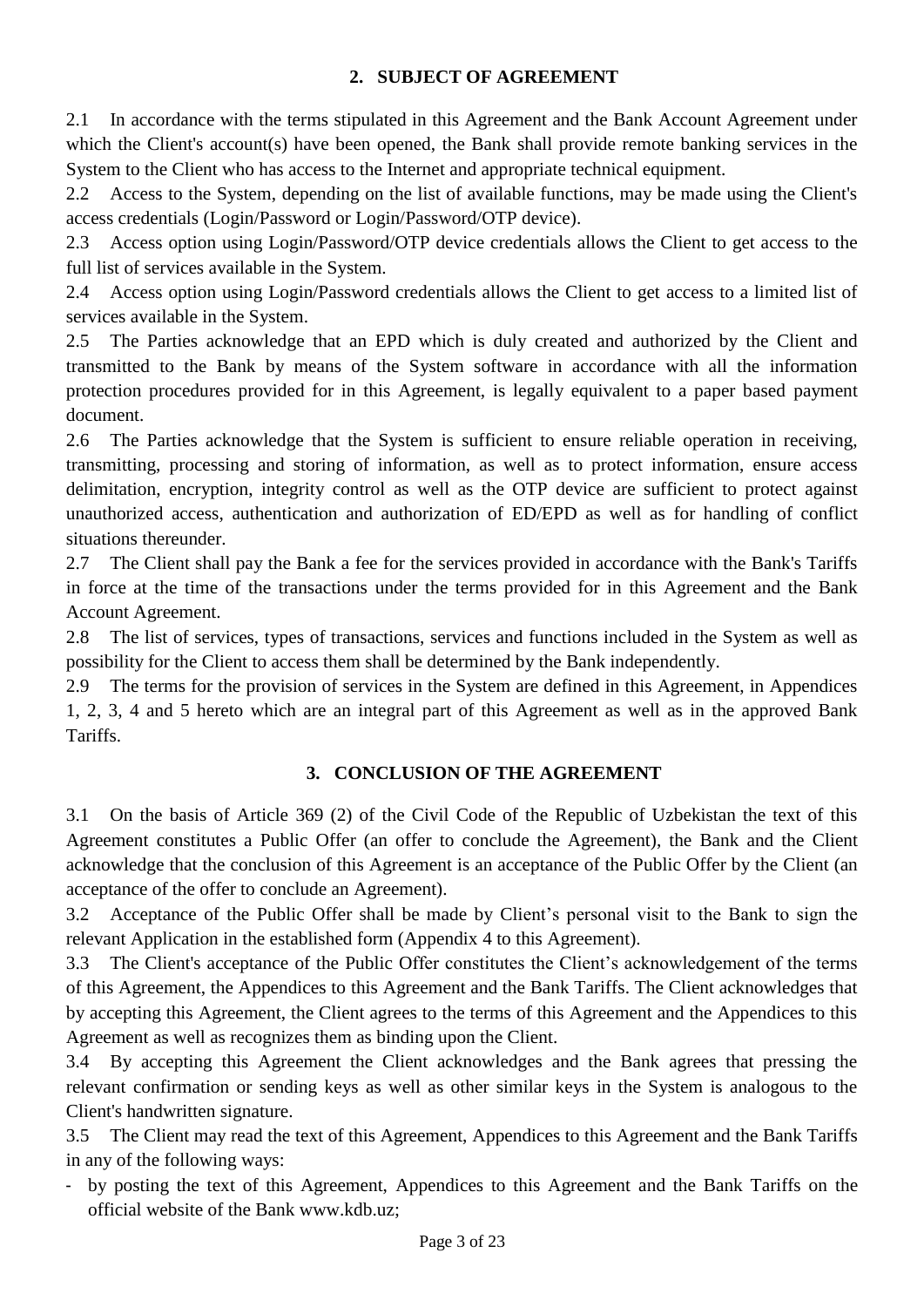- by placing the text of this Agreement, Appendices to this Agreement and the Bank Tariffs in the branches of the Bank, including the Head Office of the Bank at the address: Tashkent city, 3, Bukhara Street;
- in other ways determined by the Bank.

# **4. TERMS OF SERVICE**

4.1 The Client is connected to the System on the basis of a written Application which specifies the User's full name as well as his/her level of access to the System (Creator, 1st Authorizer, 2nd Authorizer, 3rd Authorizer). Along with the Application, the Client shall submit to the Bank documents confirming the authorization of the Users as well as their identity documents and other information at the discretion of the Bank.

4.2 Subject to the availability of the relevant services in the System, the services set out in Appendix 1 hereto may be provided to the Client within the framework of this Agreement.

4.3 The basis for the provision of one and/or all services of the System to the Client is the corresponding Application for User Registration.

4.4 The basis for suspension/termination of one and/or all services of the System shall be the Client's refusal from one and/or all services of the System, submitted to the Bank in writing.

4.5 Services in the System are provided remotely via the Internet by performing operations and actions on official website of the Internet Banking (ibank.kdb.uz) with the use of personal computer and other devices of the Client with similar functions. In order to access the Client's account(s) via the Internet Banking, each User shall receive access credentials (Login and Password) from the Bank.

4.6 Upon application for User registration in the Internet Banking System with the possibility to carry out transactions on the account(s) and/or conversion transactions, the Client shall purchase an OTP device from the Bank.

4.7 The Client shall pay the cost of the OTP device to the Bank in accordance with the Bank Tariffs;

4.8 The User assigned to the following access levels (Creator, 1st Authorizer, 2nd Authorizer and 3rd Authorizer) shall receive an OTP device from the Bank under the OTP device acceptance and handover Act (Appendix 5 to this Agreement).

4.9 The Client shall be entitled to service in the System after having submitted the Application for User registration, receiving the access credentials (Login, Password) from the Bank, purchasing the OTP device (if necessary) and familiarizing with the Remote Banking Servicing Rules (Appendix 3 to this Agreement).

Information on amendments: in accordance with the Management Board Protocol # 45 dated 07.06.2021, clause 4.10 of the Public Offer was set out in a new wording (the amendment shall come into force from 21.06.2021)

4.10 The Parties acknowledge that the System's access credentials of the  $1<sup>st</sup>$  and  $2<sup>nd</sup>$  Authorizer are recognized as equivalent to the handwritten signatures of the authorized persons indicated in the Client's specimen of signature and stamp card.

4.11 From the moment the OTP device is handed over to the User, any EPD confirmed by the respective OTP device and received via the System shall be deemed to have been duly sent by the Client and shall be subject to execution by the Bank in accordance with the terms of this Agreement.

4.12 The Parties acknowledge that the Client's ED/EPD sent to the Bank for execution through the System using OTP device is equivalent to Client's instruction received on paper, executed in accordance with the Legislation of the Republic of Uzbekistan, signed by hand by a person authorized to manage the Client's account(s) in accordance with the Bank Account Agreement.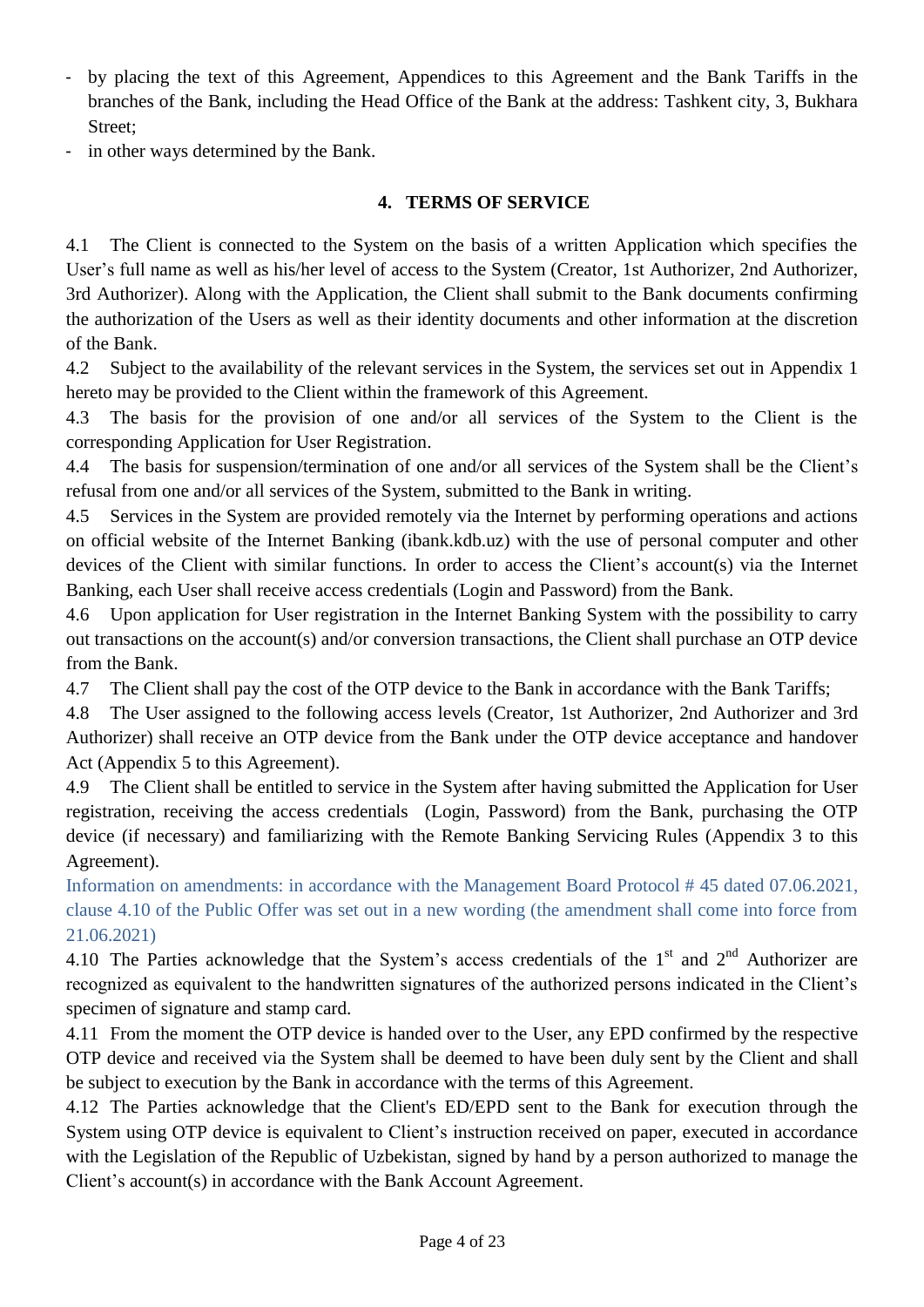Information on amendments: in accordance with the Management Board Protocol # 45 dated 07.06.2021, clauses 4.13 and 4.14 of the Public Offer were set out in a new wording (the amendments shall come into force from 21.06.2021)

4.13 The Client's EPD shall be confirmed by the User's/Users' OTP device(s). At the same time, the Client's EPD in foreign currency exceeding the set threshold value of 10,000 (ten thousand) US Dollars or equivalent in other foreign currency shall be executed by the Bank only after successfully executed Call-Back Authorization.

4.14 The threshold value of the amount of a single EPD in a foreign currency used for Call-Back Authorization shall be determined by the Bank independently or in accordance with a separate written request submitted by the Client.

4.15 The types and forms of ED/EPDs available to the Client are posted in the System and may change in line with the System and services development.

4.16 The Client's ED/EPD shall be executed by the Bank on business days in accordance with the Types and Schedule of System services set out in Appendix 1 to this Agreement.

4.17 Information on the results of processing and execution or refusal to process and execute Client's ED/EPD shall be reflected in the status line of respective ED/EPD.

4.18 The Bank shall provide the Client with account statements in paper form at the Bank's branch, where the Client's accounts are served once a month (by default) or in accordance with the frequency of statements chosen by the Client.

4.19 An ED/EPD created but not confirmed by the Client may be deleted or rejected by the Client before the ED/EPD is confirmed by the Client.

4.20 An EPD becomes irrevocable for the Client at the moment the Client confirms the EPD. The EPD shall become finalized for the Client at the moment the funds are debited from the Client's account.

4.21 An ED/EPD transmitted via the System shall be processed and executed during the Bank's business hours and in accordance with the Bank's regulations, except for a number of automatic functions available in the System 24 hours a day.

4.22 The Bank shall suspend/terminate the Client's access to the System in the following cases:

- closure of the Client's account(s) connected to remote banking service;
- 5 (five) consecutive unsuccessful attempts to enter access credentials (Login, Password, OTP password);
- failure to pay the Bank for the services rendered or if the Client the Bank a debt;
- technical failures occurring while using the Internet Banking system;
- occurrence of dispute arising out of the use of this Agreement;
- other cases stipulated by the Legislation.

4.23 During the period of technical problems elimination, the Client shall carry out banking transactions by submitting paper-based payment documents to the Bank.

4.24 The procedure for submitting/receiving complaints and claims of the Client, the conditions for their consideration and resolution shall be determined in accordance with the Legislation.

4.25 Phone number for Client service: +99878 120 80 00.

# **5. RIGHTS AND OBLIGATIONS OF THE PARTIES**

## **The Bank shall be entitled:**

5.1 Temporarily suspend (for the term not exceeding 1 (one) month) or refuse to provide access to the System in case of detection of suspicious transactions carried out via the System in accordance with the rules of Internal Control on countering the legalization of proceeds received from criminal activity, financing of terrorism and financing the proliferation of weapons of mass destruction in commercial banks, until the Client provides a written explanation of the legality of the transactions performed. In the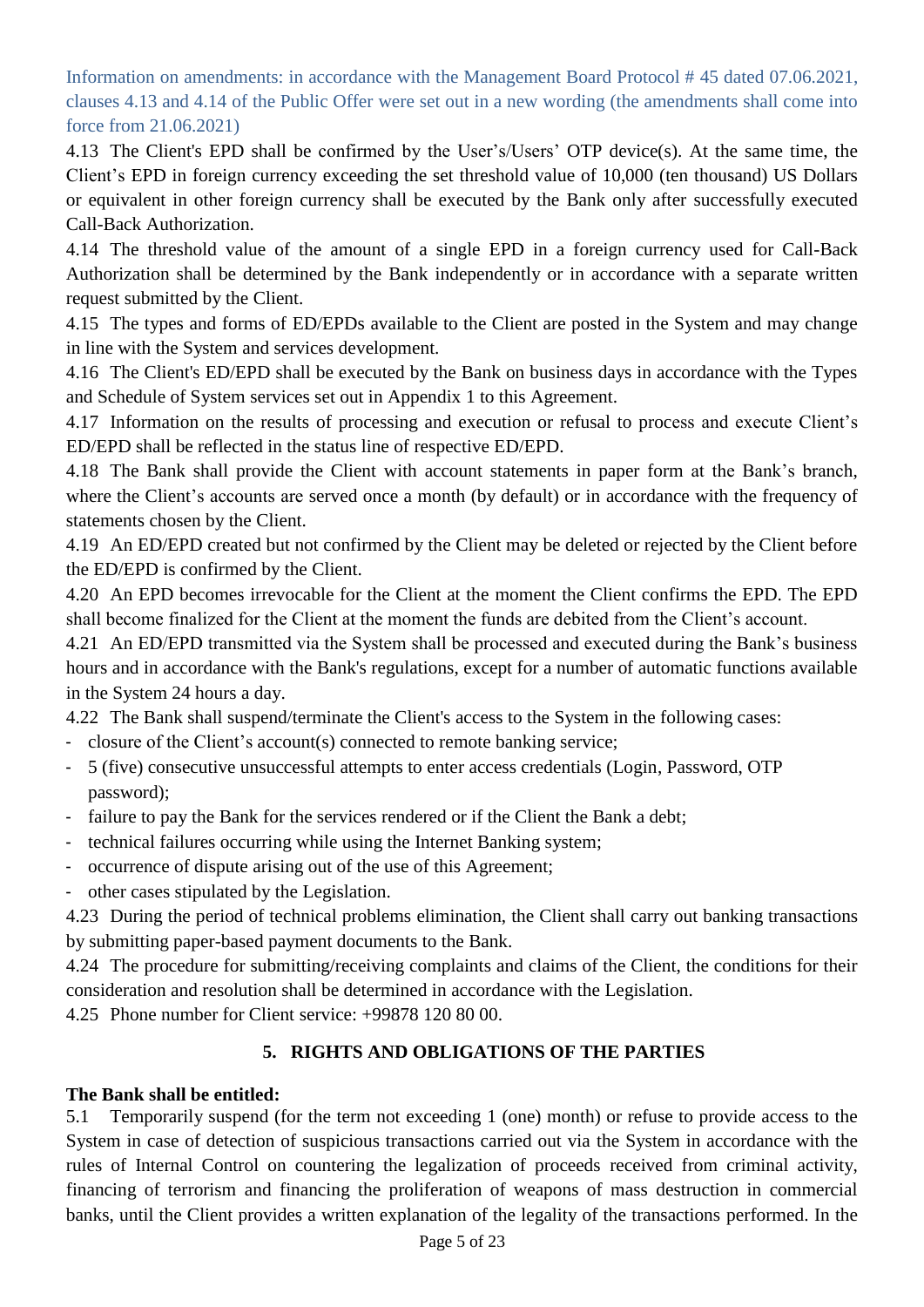event the Client fails to provide a written explanation of the legality of the transactions performed, the Bank shall be entitled to unilaterally terminate this Agreement with the Client;

5.2 If the event of doubts about suspicious transactions via the System, the Bank shall be entitled to inspect the Client/the User at place (postal address) or the Client's address indicated in the Bank's documents, including inspecting the transactions process directly by a person authorized in accordance with this Agreement;

5.3 To determine and change independently the forms, the terms, the set of transactions, services and functions included in the System, the possibility for the Client to access a certain form/function of the System as well as to set/change the general limits on transactions in the System;

5.4 In order to protect the Client's funds, the Bank is entitled to request from the Client an additional EPD confirmation (Call-Back Authorization) if the amount of one EPD exceeds the threshold value set by the Bank in accordance with clause 4.12 of this Agreement;

5.5 If in the process of the Call-Back Authorization the Bank has failed to reach the Client's Contact Person at the phone numbers listed in the form of Appendix 2 hereto or if the Bank suspects an attempt to commit fraud with the Client's funds, the Bank shall be entitled to suspend/defer execution of the EPD until additional confirmation from the Client is received as specified by the Bank's internal procedure and for a period not exceeding the current business day;

5.6 To request the Client to provide information (Call-Back Contact Details) for execution of additional confirmation of the EPD over the phone as provided for in Appendix 2 hereto, necessary for the Bank to perform Call-Back Authorization of the Client's EPD in foreign currency;

5.7 To request the Client to submit documents confirming the legality and economic feasibility of the transactions being carried out in the cases provided for by the current Legislation;

Information on amendments: in accordance with the Management Board Protocol # 45 dated 07.06.2021, paragraph 3 of clause 5.8 of the Public Offer was set out in a new wording (the amendment shall come into force from 21.06.2021)

5.8 To refuse to execute an EPD in the event of:

- incomplete / inaccurate indication by the Client of the details of the transaction to be performed;
- non-conformity of the transaction being executed to the established time limit;
- non-compliance of the transaction being executed with the Legislation including the Legislation on countering the legalization of proceeds received from criminal activity, financing of terrorism and financing the proliferation of weapons of mass destruction in commercial banks;
- insufficiency of funds on the Client's account(s) for execution of the transaction and/or for payment of the Bank's commission for the transaction being performed;
- in other cases stipulated by the Legislation;

5.9 In accordance with the Bank Tariffs and on the basis of the Client's Application, the Bank shall be entitled to debit the commission amounts for providing banking services without authorization (without the Client's consent) at the time of the transaction execution via the System. The Bank shall also be entitled to correct erroneously credited amounts without authorization (without the Client's consent) in cases when the fact of erroneous crediting of funds to the Client's account(s) is detected or in other cases stipulated by the Legislation;

5.10 To change the terms of this Agreement and the Bank Tariffs for Internet Banking service with prior notification of the Client 10 (ten) calendar days before the effective date of amendments and additions by posting the information on the Bank's official website, by posting a notification in the System and on information boards in the Bank's premises;

5.11 To block the Client's Login and Password if it is suspected that they have been compromised as well as in cases specified in Section 5 of the Remote Banking Servicing Rules (Appendix 3 to this Agreement);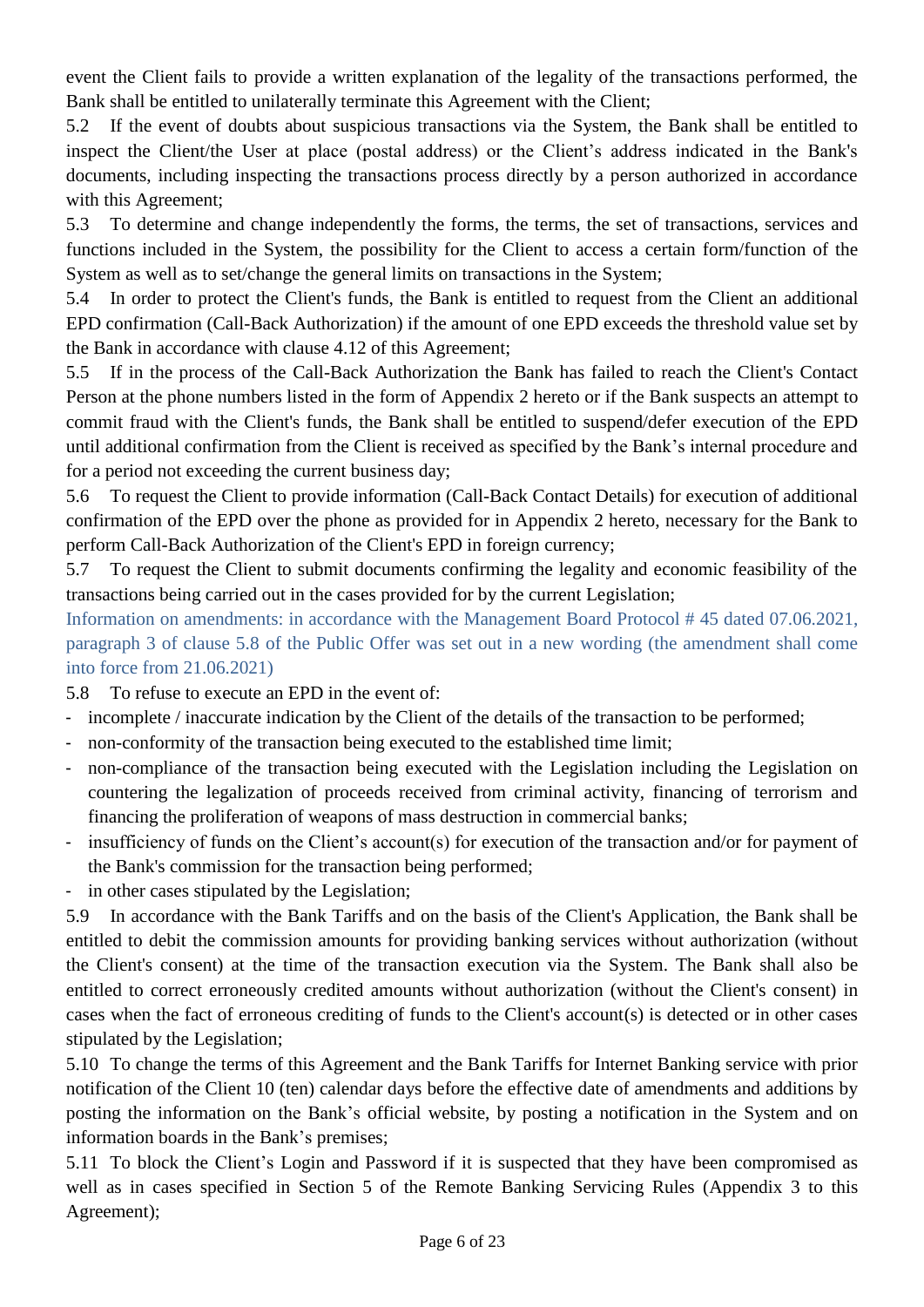5.12 To suspend the exchange of ED/EPD with the Client in the event of technical failures or other circumstances, including changes in the Legislation which make it impossible or undesirable to exchange ED/EPD from the security point of view;

5.13 Not to accept for execution an ED/EPD in which mistakes have been made or the execution of which contradicts the current Legislation. In such cases the Bank shall be obliged to inform the Client within one day from the date of receipt of the ED/EPD;

5.14 Exercise other rights stipulated by the Legislation, this Agreement, the Appendices to this Agreement as well as other agreements concluded between the Bank and the Client;

5.15 To unilaterally terminate this Agreement if the Client breaches the terms of this Agreement, as well as in cases provided for by the Legislation.

# **The Client shall be entitled:**

5.16 To use the System in the manner and under the terms provided for in this Agreement;

5.17 To carry out transactions using the System and use other services of the Bank in accordance with this Agreement and Appendices hereto;

5.18 To request the Bank to block access credentials of the User(s) (Login, Password) if unauthorized access or attempted unauthorized access to the System is detected;

5.19 When necessary, the Client shall be entitled to receive paper confirmation (certified copies) of execution payment instructions carried out through the System and account(s) statements for the required period;

Information on amendments: in accordance with the Management Board Protocol # 45 dated 07.06.2021, clause 5.20 of the Public Offer was set out in a new wording (the amendments shall come into force from 21.06.2021)

5.20 To set limits for a single transaction on the basis of a separate written request;

Information on amendments: in accordance with the Management Board Protocol # 45 dated 07.06.2021, Section 5 of the Public Offer was supplemented by clauses 5.20.1 and 5.20.2 (the amendments shall come into force from 21.06.2021)

5.20.1 To change the threshold value of the amount of a single EPD in foreign currency determined in the Bank in accordance with clause 4.13 hereof and applied by the Bank for Call-Back Authorization (on the basis of a separate written request);

5.20.2 To suspend the use of the System for an extended period not exceeding 3 (three) consecutive months within 12 consecutive months (on the basis of a separate written request).

During the entire period, this Agreement shall not be terminated and the monthly fee shall not be charged; however, the Client shall be entitled to use the System only at the "View" level.

Herewith, if the period starts after the  $15<sup>th</sup>$  day of the current month, the monthly fee for the current month shall be charged in full. If the period starts before the  $15<sup>th</sup>$  day of the month (inclusive), the monthly fee for the current month shall be charged at the end of the last month of the period specified in the Client's written request.

5.21 To change the User's access credentials to the System;

5.22 To exercise other rights in accordance with this Agreement, Appendices to this Agreement, as well as other agreements concluded between the Bank and the Client.

Information on amendments: in accordance with the Management Board Protocol # 45 dated 07.06.2021, Section 5 of the Public Offer was supplemented by clause 5.22.1 (the amendments shall come into force from 21.06.2021)

5.22.1 If the Bank fails to comply with the deadlines set by the Legislation for debiting the Client's account or crediting the funds owed to the Client, the Client may demand that the Bank pay a penalty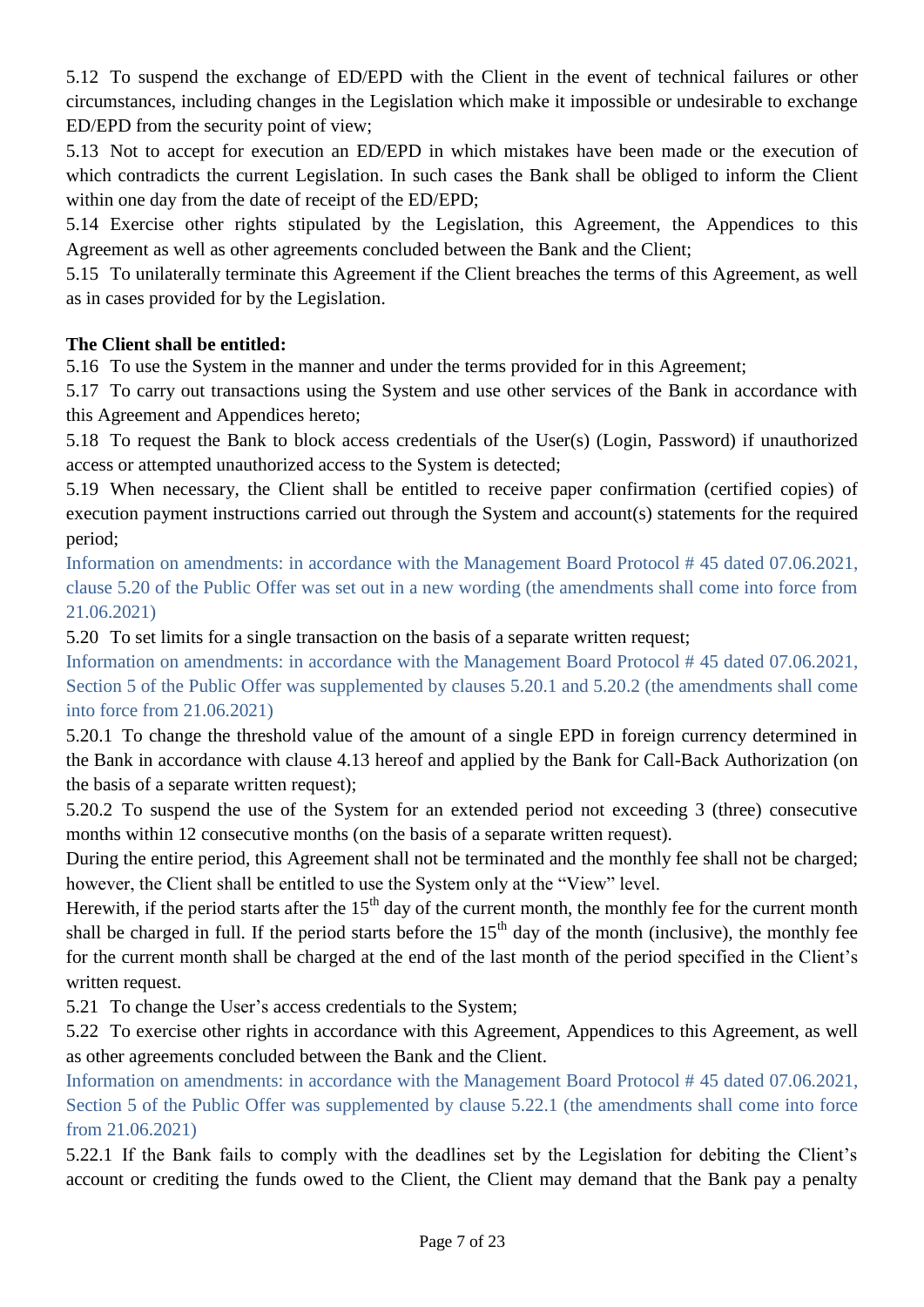amounting to 0.1% of the overdue payment for each day of delay, but not more than 10% of the overdue payment amount.

# **The Bank undertakes:**

5.23 To register the User in the System in accordance with the Application;

5.24 To provide remote banking services to the Client in the System within the scope of available services and functions in accordance with the Client's Application and in accordance with the terms provided for in this Agreement;

5.25 To maintain banking secrecy in respect to the Client's account transactions and to provide information on them only in the cases stipulated by the Legislation;

5.26 To suspend operations on the Client's account(s) upon written notification of the Client about the loss of access credentials (Login, Password, OTP device) or about unauthorized access to them by unauthorized persons;

5.27 To immediately block the User's/Users' account(s) upon the corresponding Client's written request; 5.28 To accept for execution the Client's ED/EPD executed in accordance with the terms of this Agreement and transmitted via the System;

5.29 To inform the Client in the event of refusal/failure to execute transactions and/or process an ED/EPD received from the Client via the System;

5.30 If the OTP device fails within 1 (one) year from the date of conclusion of this Agreement, the Bank undertakes to replace the OTP device with a new OTP device once at free of charge upon the Client's written request to Bank;

5.31 To provide technical support to the Client over the phone and advice the Client on the correct use of the System;

5.32 To take all necessary and sufficient measures to ensure the normal and uninterrupted functioning of the System as well we to ensure proper maintenance of the System in accordance with the obligations assumed by the Bank under this Agreement;

5.33 To fulfill other obligations stipulated by the Legislation, this Agreement, including the Remote Banking Servicing Rules (Appendix 3 to this Agreement) as well as other agreements concluded between the Bank and the Client.

# **The Client undertakes:**

5.34 To ensure the Client has software and hardware that enable the Client to access the Internet securely;

5.35 To pay a fee for the OTP device, a monthly fee for the use of the System in accordance with the Bank Tariffs;

5.36 To comply with the ED/EPD preparation requirements stipulated by the current Legislation and instructions of the Bank;

5.37 To send to the Bank clearly formulated ED/EPD that does not contain information that could be misinterpreted;

5.38 To check the ED/EPD execution status in the System immediately after authorizing the ED/EPD by the Client. The Client shall notify the Bank of any errors, duplications, discrepancies or omissions within the same business day of sending the ED/EPD;

5.39 To verify all information and data transmitted or communicated from the Bank through the System within 3 (three) business days after the information and data being received. The Client shall notify the Bank of any errors, discrepancies or omissions within 3 (three) business days after the information or data being transmitted. If no complaints are received from the Client within 3 (three) days, the information and data transmitted to/from the Client shall be deemed to be correct, accurate and complete;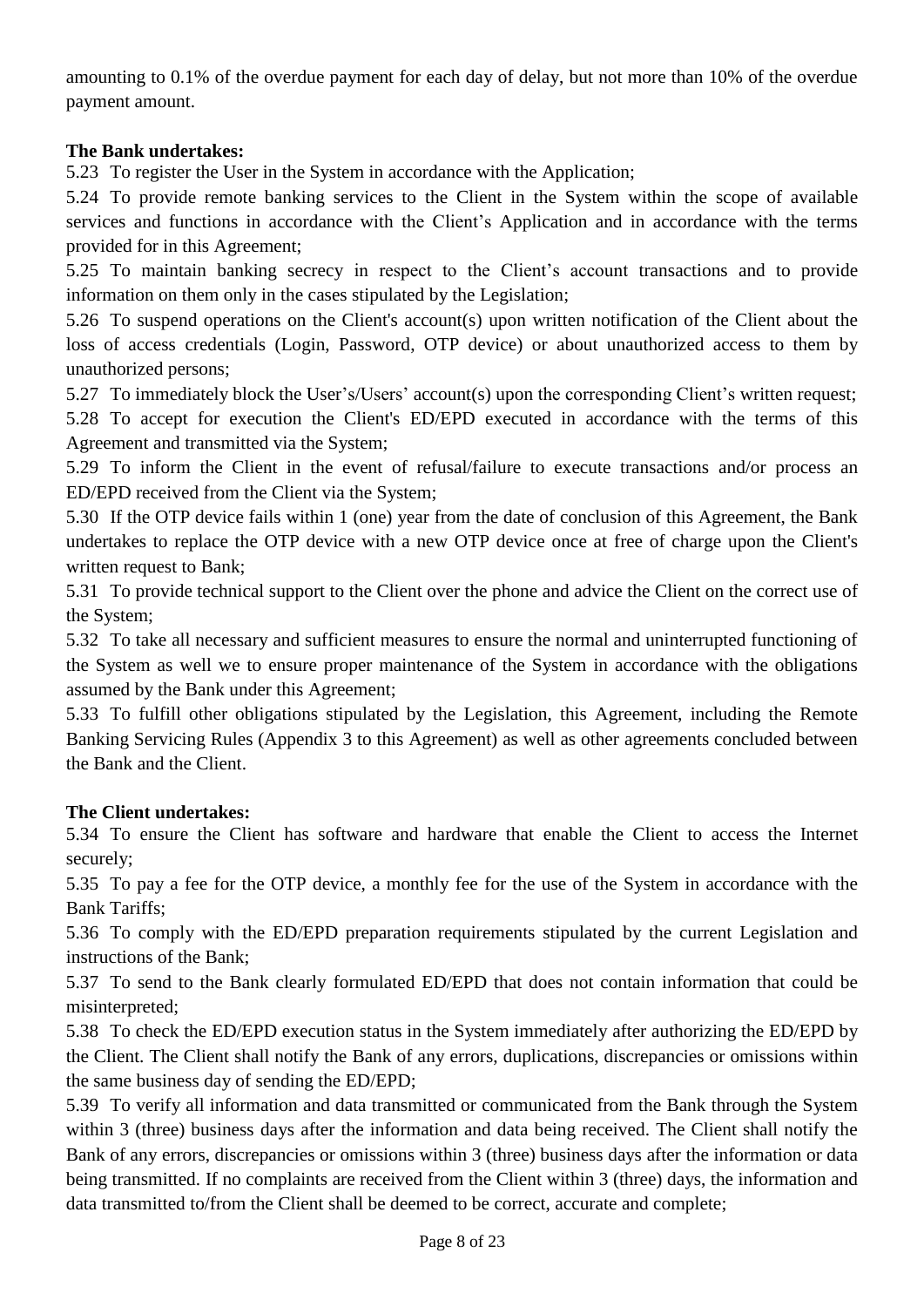5.40 To comply with and be guided by the Remote Banking Servicing Rules as set out in Appendix 3 to this Agreement;

5.41 To notify the Bank of all changes, including the dismissal and/or change of Users authorized to work in the System in order to block their access to the System by submitting a written or ED request to the Bank regarding the changes no later than the next business day following the introduction of such changes;

5.42 To notify the Bank of all changes, including dismissal and/or change of the Client's Contact Persons specified in Appendix 2 to this Agreement, who are authorized to confirm the Client's EPD in foreign currency received by the Bank through the System (Call-Back Authorization) no later than the next business day following the introduction of such changes;

5.43 In case of replacement or appointment of new Users admitted to work with the System, the Client undertakes to submit a corresponding Application for User registration in the System as well as the documents confirming powers/User access rights of the specified persons and their identity;

5.44 When transmitting ED/EPDs, the Client undertakes to use information processing, storage and protection systems only on the Client's personal computer and other devices that are in good working order and have been checked for the absence of computer viruses;

5.45 Not to transfer the User's access credentials (Login, Password) and OTP device to third parties and not to grant access to the System to third parties, except for the Client's employees, who have access to the System in accordance with their official duties fixed by respective internal order;

5.46 Ensure the confidentiality of access credentials (Login, Password) and the security of the OTP device (not to be passed on to third parties);

5.47 To immediately notify the Bank if unauthorized access or attempts of unauthorized access to the System is detected as well as if the Client's access credentials (Login, Password, OTP device) are lost or stolen;

Information on amendments: in accordance with the Management Board Protocol # 45 dated 07.06.2021, clause 5.48 of the Public Offer was set out in a new wording (the amendments shall come into force from 21.06.2021)

5.48 To immediately notify the Bank in writing of all cases of loss of OTP device. In cases of verbal notification (by phone), the Client shall confirm this in writing within 1 (one) business day from the date of loss. In this case, the use of the System by a corresponding User shall be discontinued and the User's access to the System shall be blocked from the moment of such notification until the Client receives new OTP device from the Bank;

5.49 Not to use the services provided by the Bank for illegal purposes, including not to carry out operations/transactions aimed at legalization of proceeds received from criminal activity, financing of terrorism and financing the proliferation of weapons of mass destruction;

5.50 If necessary, at the request of the Bank, the Client undertakes to provide copies of contracts (other documents) within 3 (three) business days, confirming the legality and economic feasibility of the transaction carried out using the System in accordance with the requirements of the Legislation;

5.51 To comply with the current regulations of the Central Bank of the Republic of Uzbekistan;

5.52 To follow the User's Manual of the System (the text of the User Manual is available in the System);

5.53 In the event of faults in the System, the Client contacts the Bank's helpdesk to eliminate them.

# **6. LIABILITIES OF THE PARTIES**

6.1 For non-performance or improper performance of obligations under this Agreement, the Parties shall be liable in accordance with the current Legislation.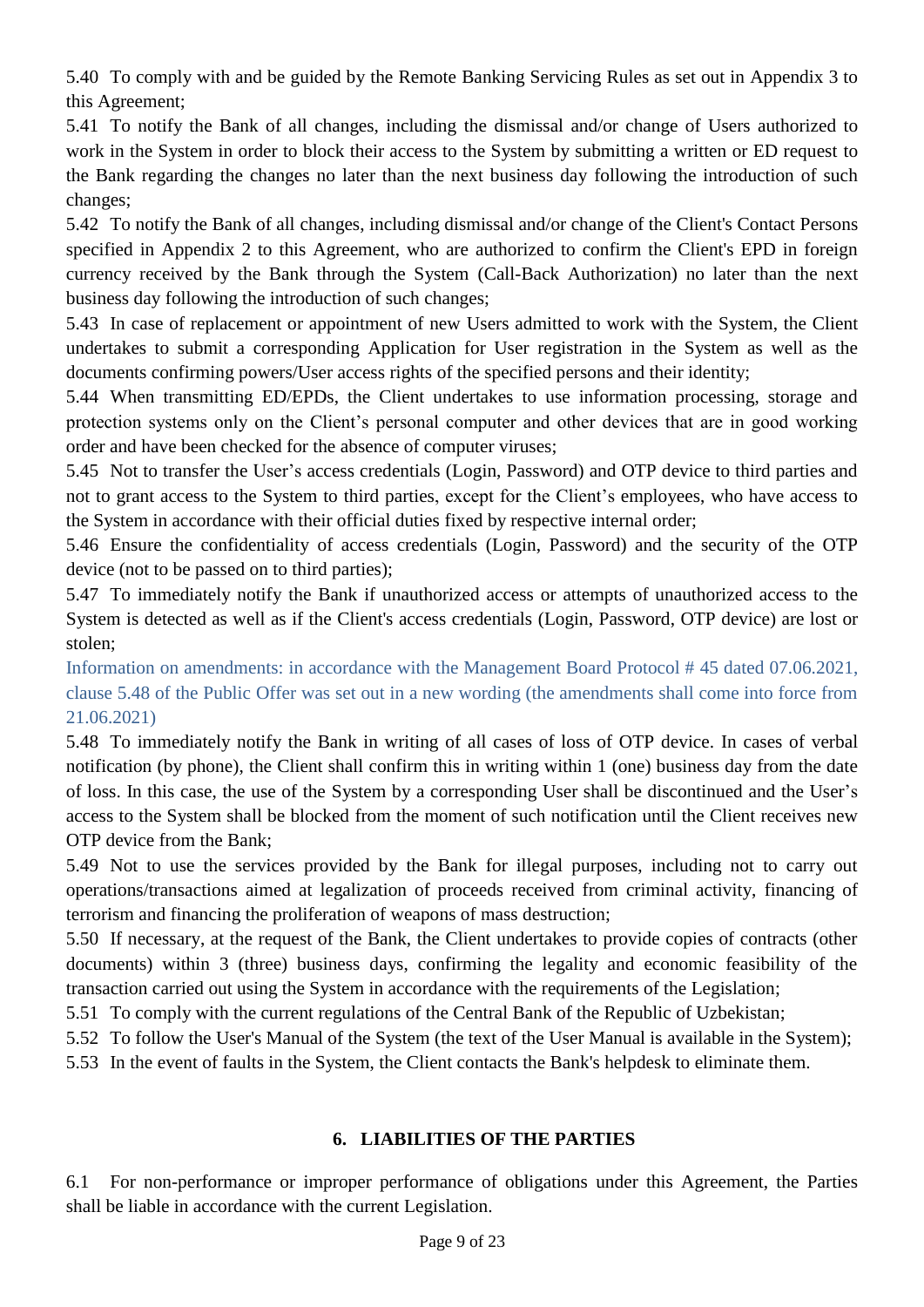- 6.2 The Client shall be liable:
- 6.2.1 for complying with the security requirements set out in the Remote Banking Servicing Rules (Appendix 3 to this Agreement) as well as for losses and (or) other consequences resulting from failure to comply with these security measures;
- 6.2.2 for ensuring the security and confidentiality of the System access credentials (Login, Password, OTP device) and Call-Back Contact Details required for additional Call-Back Authorization of the Client's EPD in foreign currency;
- 6.2.3 for losses that may arise as a result of unauthorized use of the System access credentials (Login, Password and/or OTP device), unauthorized use of Call-Back Contact Details required to perform additional Call-Back Authorization of the Client's EPD in foreign currency, as well as for nonperformance / improper performance of established security and confidentiality measures set out in the Remote Banking Servicing Rules (Appendix 3 to this Agreement);
- 6.2.4 for unauthorized access by third parties to the use of the System services as a result of the Client own intent or negligence as well as for all consequences caused by such unauthorized access;
- 6.2.5 for any consequences that may arise as a result of any action or initiative taken by the Client (with or without the Client's knowledge) or third parties using the Client's access credentials (Login, Password, OTP device) for managing the Client's accounts via the System or using Call-Back Contact Details required to perform additional confirmation of the Clients EPD in foreign currency;

Information on amendments: in accordance with the Management Board Protocol # 45 dated 07.06.2021, Section 6 of the Public Offer was supplemented by clause 6.2.6 (clause 6.3 in the previous version) (the amendments shall come into force from 21.06.2021)

6.2.6 The Сlient is responsible for complying with the rules for the use of payment instruments, the procedure for drawing up and authorization of ED/EPDs in accordance with the Legislation.

Information on amendments: in accordance with the Management Board Protocol # 45 dated 07.06.2021, clause 6.3 of the Public Offer was set out in a new wording (the amendments shall come into force from 21.06.2021)

6.3 The Bank shall be liable for the correct reflection of transactions on the Client's account and the timely transmission of information via the Internet Banking System.

- 6.4 The Bank shall not be liable:
- 6.4.1 for non-performance or improper performance of its obligations under this Agreement for reasons related to disruption of the Internet;
- 6.4.2 for the quality of services provided by mobile phone operators, fixed line telephone network operators, Internet service providers, etc.;
- 6.4.3 for the actions of the owners of personal computers and mobile devices, for the actions of the owners of websites and mobile applications used by the Client, for the actions caused by thirdparty software used by the Client as well as for any losses and/or other consequences resulting from the Client's failure to comply with the security requirements set forth in the Remote Banking Servicing Rules (Appendix 3 to this Agreement);
- 6.4.4 for the theft, damage or loss of the Client's confidential information, including access credentials (Login, Password, OTP device) as a result of malicious software running on the equipment that the Client uses to access the System and for the consequences thereof;
- 6.4.5 for any losses incurred by the Client due to unauthorized access of third parties to the Client's account management via the System using the Client's access credentials (Login, Password and/or OTP device) or other Client's information required to access and carry out transactions via the System and in other cases provided for in this Agreement;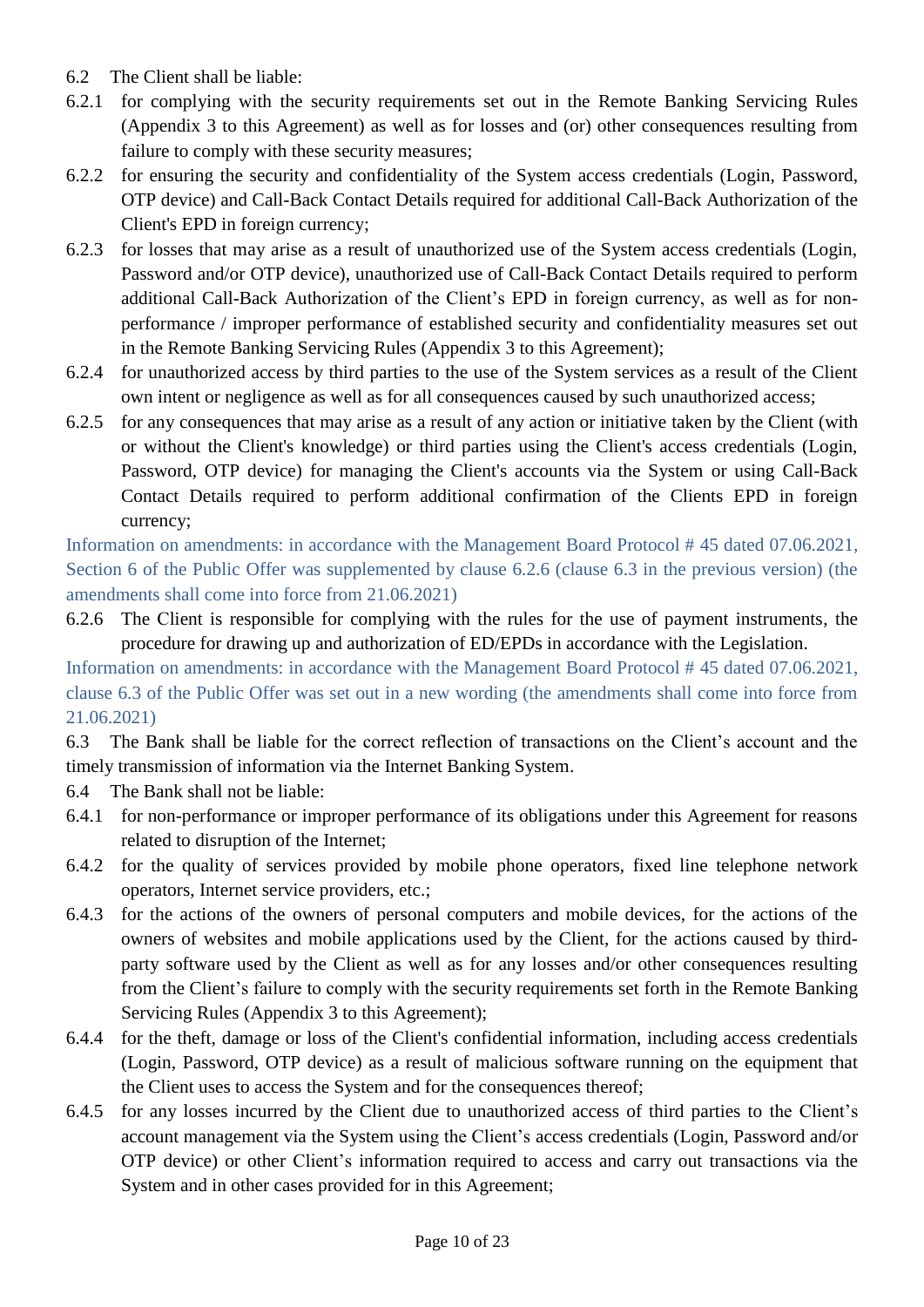- 6.4.6 for the failure to execute a payment instruction or other instructions transmitted by the Client via the System, which occurred through no fault of the Bank, or for irregular, inaccurate, incomplete information and/or data transmitted or requested through the System if such failure occurred due System failure, malfunction or shutdown which occurred through no fault of the Bank;
- 6.4.7 for failure to execute the Client's instructions sent to the Bank via the System in case the Client's account(s) are blocked or seized, as well as in case operations on the Client's account(s) are suspended as provided for in this Agreement, in the Bank Account Agreement and/or in accordance with the Legislation;
- 6.4.8 for failure to execute Client's instructions sent to the Bank via the System, the execution of which contradicts the current Legislation or in the event of errors made in the process of their creation;
- 6.4.9 for any losses and/or other consequences that may arise as a result of the Bank's failure to execute the Client's instructions for the reasons set out in this section of the Agreement;
- 6.4.10 for failure to execute the Client's EPD in foreign currency caused by several consecutive unsuccessful attempts by the Bank's authorised employees to call the Client's Contact Person by phone numbers indicated in the form of Appendix 2 to this Agreement in order to perform additional Call-Back Authorization of the Client's EPD in the manner prescribed by the relevant internal procedure of the Bank;
- 6.4.11 for any losses and/or other consequences that may arise as a result of the Bank's failure to execute the Client's instructions for the reasons set out in this section of the Agreement.

6.5 The Bank does not guarantee that the System will be free of errors, malfunctions, operational failures or delays in the execution of the Client's orders and instructions beyond the Bank's control. Nor does the Bank guarantee that the System will operate uninterruptedly, that the System is the latest achievement of modern technology or that it meets the specific goals or results expected by the Client

6.6 The Bank's liability to the Client does not include indirect losses incurred by the Client as a result of System failures due power shortages or other third party disputes that make the System impossible to operate, even if the Bank has been notified of the possibility of such losses, unless the Client proves that such losses have been caused by deliberate or negligence from the Bank's side.

6.7 The Parties shall be released from liability for non-performance or improper performance of obligations under this Agreement if it is due to force majeure circumstances. The terms of exemption from liability and the procedure for Parties' relations in the event of force majeure defined in Section 9 of this.

# **7. AMENDMENTS AND ADDITIONS**

Information on amendments: in accordance with the Management Board Protocol # 45 dated 07.06.2021, clause 7.1 of the Public Offer was set out in a new wording (the amendments shall come into force from 21.06.2021)

7.1 The Client acknowledges and accepts the right of the Bank to unilaterally amend and supplement this Agreement, the Appendices to this Agreement and the Bank Tariffs on the terms set out in this section of the Agreement with prior notice to the Client (10 days before such amendments take effect).

7.2 The Bank shall notify the Client in advance before making amendments and additions to the relevant documents in Uzbek, Russian and English by posting notification on the Bank's Official Website, in the premises of the Bank's premises (the "Information" board) and in the System (the "News" section). Notification made in accordance with this article shall be deemed to have been received on the date of its posting.

7.3 By notifying the Client of amendments and additions to this Agreement, the Bank shall have the right to suspend the use of the System by the Client until the Client has confirmed that he/she has read the amendments and additions to the terms of the Agreement proposed by the Bank upon notification.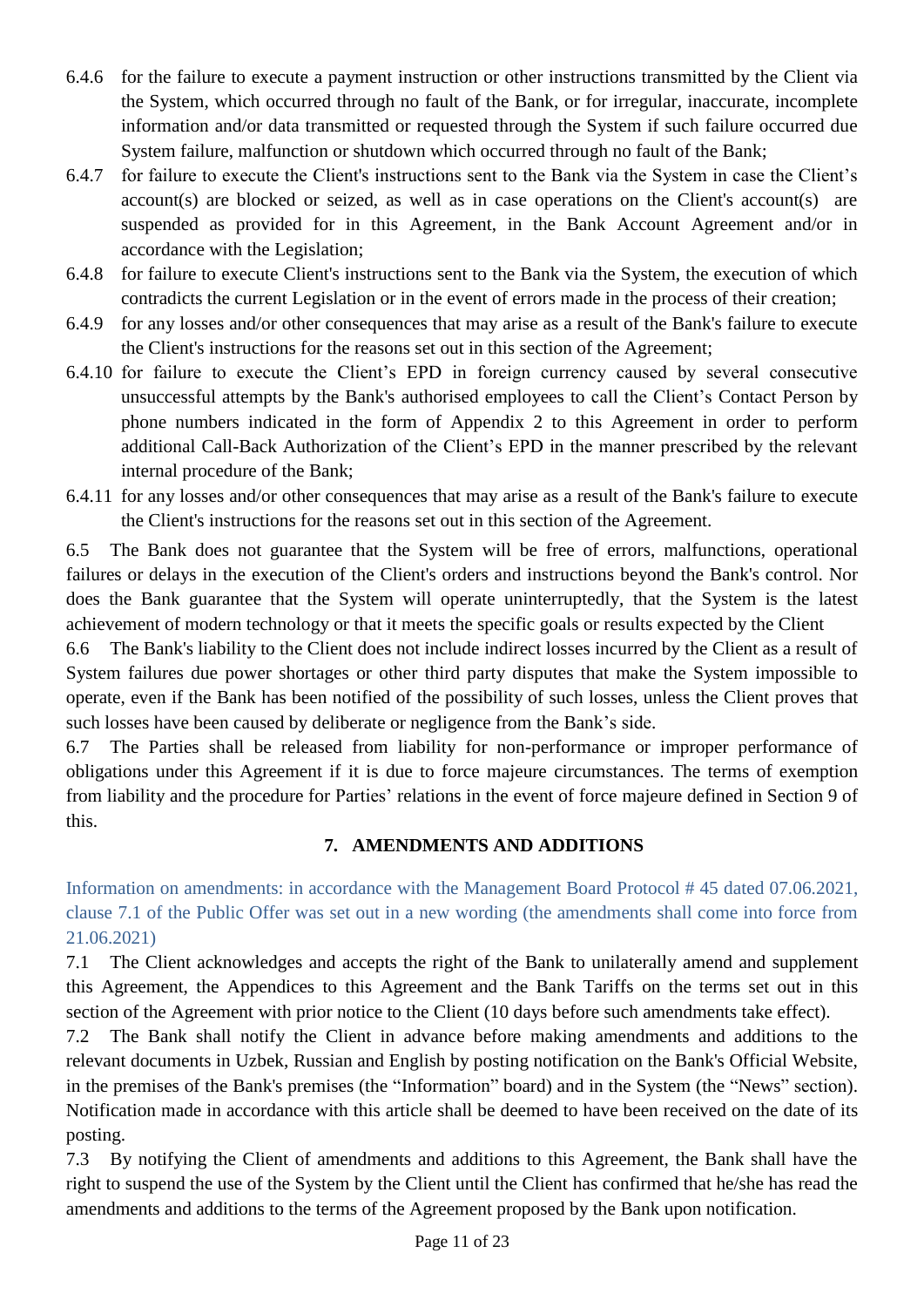7.4 If the Client disagrees with the amendments and additions to this Agreement or Appendices to this Agreement, the Client shall notify the Bank thereof in writing prior to the stated amendments and additions take effect. The Client's disagreement with the amendments and additions to this Agreement and/or Appendices to this Agreement shall constitute the Client's withdrawal from this Agreement and shall result in termination of this Agreement with the Client within 5 (five) days from the date the Bank receives a written notice from the Client (including in the ED form) of disagreement with amendments and additions to this Agreement and/or Appendices to this Agreement.

7.5 The absence of the Client's notification as specified in clause 7.4 hereof shall constitute the Client's consent of the amendments and additions to this Agreement and/or the Appendices to this Agreement and shall be deemed by the Bank and the Client as the Client's acceptance of the Bank's offer to continue this Agreement under the new terms.

7.6 If the Bank makes amendments and additions to the Bank Tariffs, such amendments and additions shall apply to this Agreement as from their effective date.

# **8. SECURITY AND CONFIDENTIALITY**

8.1 The Client undertakes to ensure sufficient security measures in accordance with the Remote Banking Servicing Rules (Appendix 3 to this Agreement) in order to protect the System from unauthorized access by third parties and shall therefore be liable for all consequences of failure to fulfill this obligation.

8.2 The Client undertakes to take appropriate security measures and to instruct the Users that they may not, directly or indirectly, knowingly or through negligence disclose or show to any unauthorized person or other User, legal entity or corporation the access credentials (Login, Password, OTP device), as well as not allow the OTP device to fall into the hands of an unauthorized person and another User, legal entity or corporation.

8.3 The Client guarantees and is responsible for ensuring that only the Users duly indicated in the Application are familiar with the information relating to the System and its use as well as only the Users shall have access to the System.

8.4 The Client agrees to change the Password periodically and timely provide the Bank with updated Call-Back Contact Details necessary to perform additional Call-Back Authorization of the Client's EPD in foreign currency (Appendix 2 to this Agreement).

8.5 The Client understands and agrees that the Bank may record phone conversations between the Bank and the Client upon execution of additional Call-Back Authorization. The Client agrees that such recordings of phone conversations can be used by the Bank as evidence in the event of a dispute between the Bank and the Client.

8.6 The Client shall immediately notify the Bank by phone and confirm in writing to the Bank as soon as possible but no later than within 8 (eight) hours, if the Client has any reason to believe that the System and/or any access credentials (Login, Password, OTP device) may become available to unauthorized persons or have been misused.

Information on amendments: in accordance with the Management Board Protocol # 45 dated 07.06.2021, clause 8.7 of the Public Offer was set out in a new wording (the amendments shall come into force from 21.06.2021)

8.7 Until the Bank is able to take appropriate measures, but in any case within 1 (one) hour after receiving the Client's notification, the Client shall be responsible for any unauthorized use of the System and/or any access credentials (Login, Password, OTP device). The Client shall take all necessary and sufficient measures to protect the Bank from any incurred or possible losses, costs, damages or actions directed against the Bank as a result of such unauthorized use of the System and access credentials.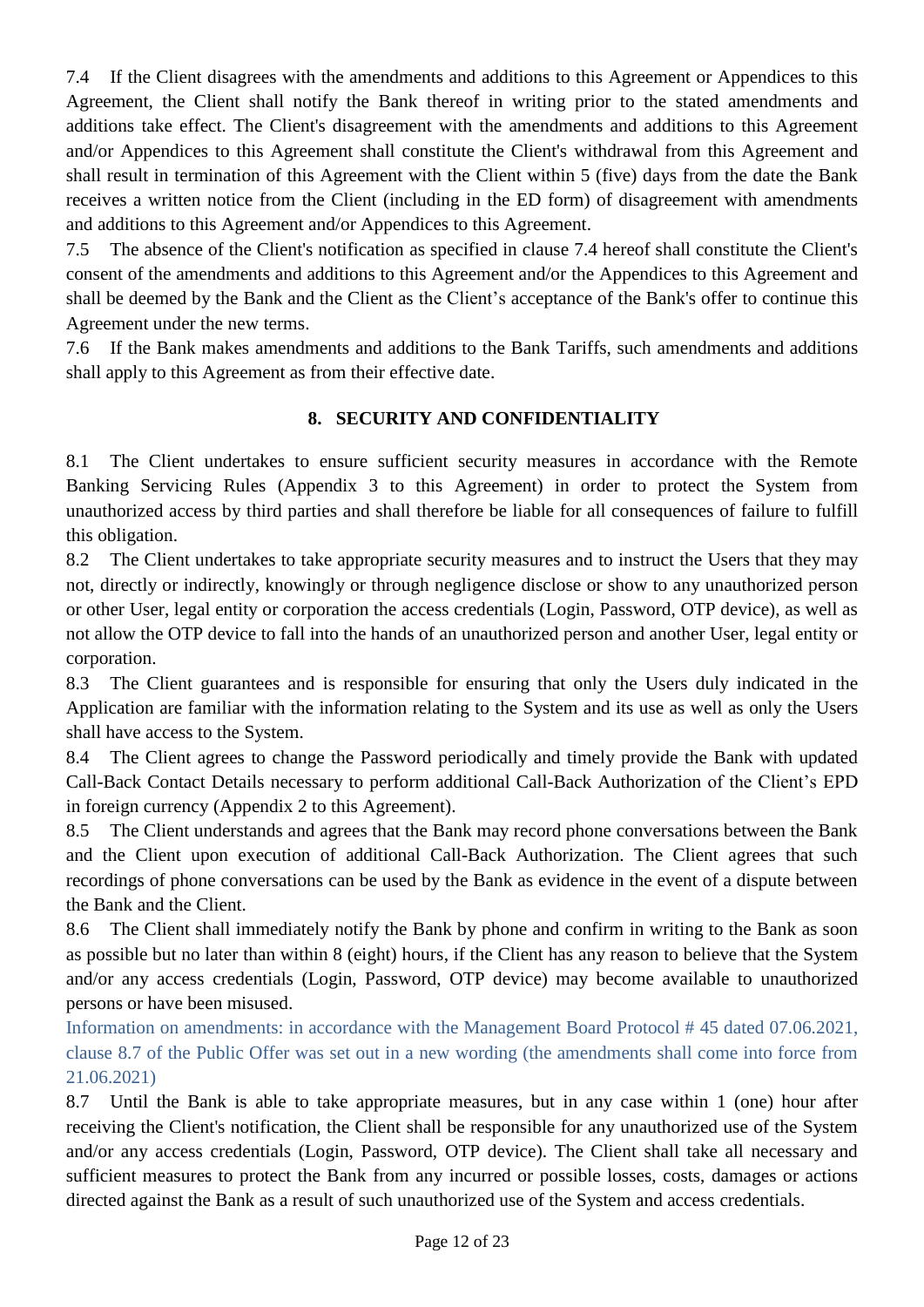8.8 The Client confirms that the System and related instructions, documentation, technical literature and other materials / information are trade secrets of the Bank and are strictly confidential, inviolable and important, and this confidentiality significantly affects the efficiency and success of the Bank's business. The Client hereby agrees to keep confidential the System, documentation, information, knowledge and experience gained in relation to the use of the System and not to disclose, make copies, duplicate, sell or transfer the System or related instructions, documentation, technical literature and other materials / information to third parties.

## **9. FORCE MAJEURE**

9.1 In the event of force majeure circumstances that prevent the Client and/or the Bank from performing their functions under this Agreement, which include natural disasters, accidents, fires, riots, strikes, military actions, illegal actions of third parties, communication networks breakdowns (including the Internet), power supply accidents, entry into force of regulatory legal acts, any other binding decisions of authorized bodies and / or organizations, directly or indirectly prohibiting the activities specified in this Agreement, as well as other circumstances beyond the control of the Bank and the Client, the Parties shall be released from liability for failure to fulfill the obligations assumed.

9.2 The Party affected by force majeure shall immediately but not later than 3 (three) banking days after the force majeure occurs, inform the other Party in writing about the circumstances and their consequences and shall take all possible measures in order to limit negative consequences caused by the specified force majeure circumstances.

9.3 Failure by either Party to timely notify the other Party of the occurrence of force majeure entails the loss of the right to refer to such circumstances in order to exempt from liability for non-performance or improper performance of obligations under this Agreement.

9.4 The occurrence of force majeure may result in an extension of the period of performance of obligations under this Agreement for the duration of the force majeure otherwise agreed by the Parties.

9.5 Exemption of a Party from liability for failure to perform or improper performance of any obligation under this Agreement affected by a force majeure circumstances shall not relieve that Party from liability for failure to perform or improper performance of its other obligations under this Agreement not affected by force majeure.

9.6 In the event of force majeure circumstances lasting more than six months, either Party shall be entitled to refuse to perform its obligations under this Agreement.

## **10. TERM OF THE AGREEMENT**

10.1 This Agreement shall enter into force upon the Client fulfillment of the provisions of section 3 of this Agreement and shall be valid for one calendar year. If the Parties have not applied for its termination within 5 days before the end of one calendar year, the Agreement shall be deemed prolonged for each subsequent year.

10.2 The Agreement may be terminated by either Party at any time, provided that the initiating Party notifies the other Party in writing at least 1 calendar month in advance with all obligations under this Agreement binding.

10.3 If the Agreement is terminated before the 15th (inclusive) day of the month, the monthly fee for that month shall not be charged. If the Agreement is terminated after the 15th day of the month, the monthly fee for that month shall be charged in full.

10.4 If the Client intends to close all accounts with the Bank, the Client's official request to close all accounts will be grounds for terminating this Agreement.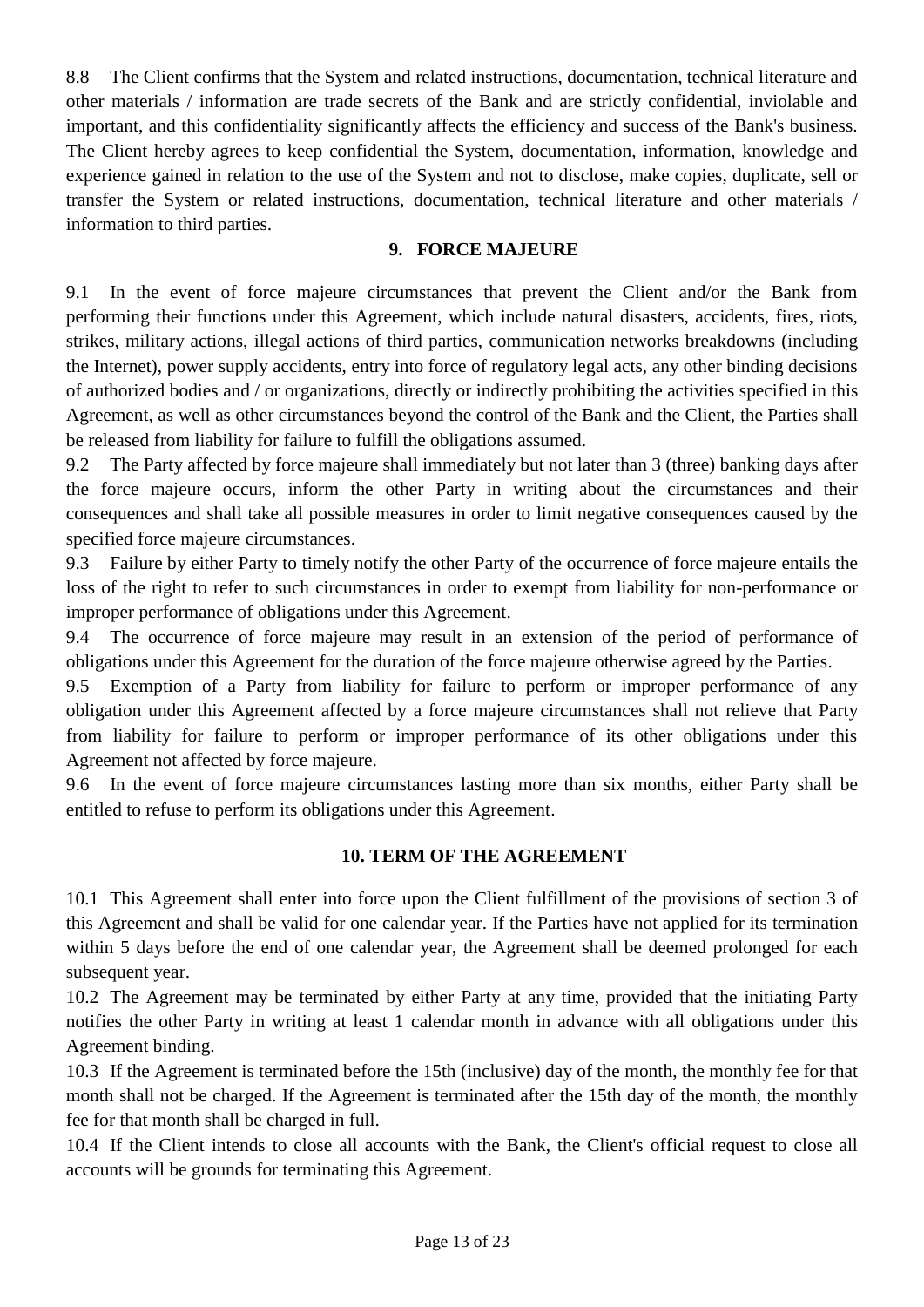10.5 The Agreement may be unilaterally terminated by the Bank in the event of reasonable suspicion of the use of the System services for the purpose of legalization of proceed received from criminal activity, financing of terrorism and financing the proliferation of weapons of mass destruction.

## **11. DISPUTE RESOLUTION PROCEDURE**

11.1 In the event of disputes under this Agreement, the Bank and the Client shall take all measures to resolve them through negotiations between the Parties. If no agreement is reached between the Parties, the dispute shall be resolved in accordance with and on the order established by the Legislation.

11.2 On matters not regulated by this Agreement, Appendices to this Agreement and Bank Tariffs, the Parties shall be governed by the Bank Account Agreement and/or the current Legislation.

# **12. OTHER PROVISIONS**

12.1 The Parties shall notify each other without delay of any change of address, telephone or fax number, but in any event not later than three (3) days after such change.

Information on amendments: in accordance with the Management Board Protocol # 45 dated 07.06.2021, clause 12.2 of the Public Offer was set out in a new wording (the amendments shall come into force from 21.06.2021)

12.2 The terms of this Agreement are in Uzbek, Russian and English with the greatest possible effort on the part of the Bank to ensure authenticity between the versions in different languages.

# **13. BANK ADRESS AND BANK DETAILS**

#### **KDB Bank Uzbekistan JSC, Head Office**

Address: 3, Bukharo Street, 100047, Tashkent, the Republic of Uzbekistan Phone: (+998 78) 120-80-00 E-mail info@kdb.uz Tax ID: 202167236 Bank Code: 00842 SWIFT Code: KODBUZ22

## **KDB Bank Uzbekistan JSC, Yunusobod Branch**

Address: 77, Minor Passage, 100084, Tashkent, the Republic of Uzbekistan Phone: (+998 78) 120-61-41 E-mail info@kdb.uz Tax ID: 202064665 Bank Code: 00831 SWIFT Code: KODBUZ22

**KDB Bank Uzbekistan JSC, Yakkasaroy Branch**

Address: 12, Shota Rustaveli Street, 100070, Tashkent, the Republic of Uzbekistan Phone: (+998 78) 140-06-30 E-mail info@kdb.uz Tax ID: 207045749 Bank Code: 01065 SWIFT Code: KODBUZ22

## **License of the Central Bank of the Republic of Uzbekistan # 5 dated 21.10.2017.**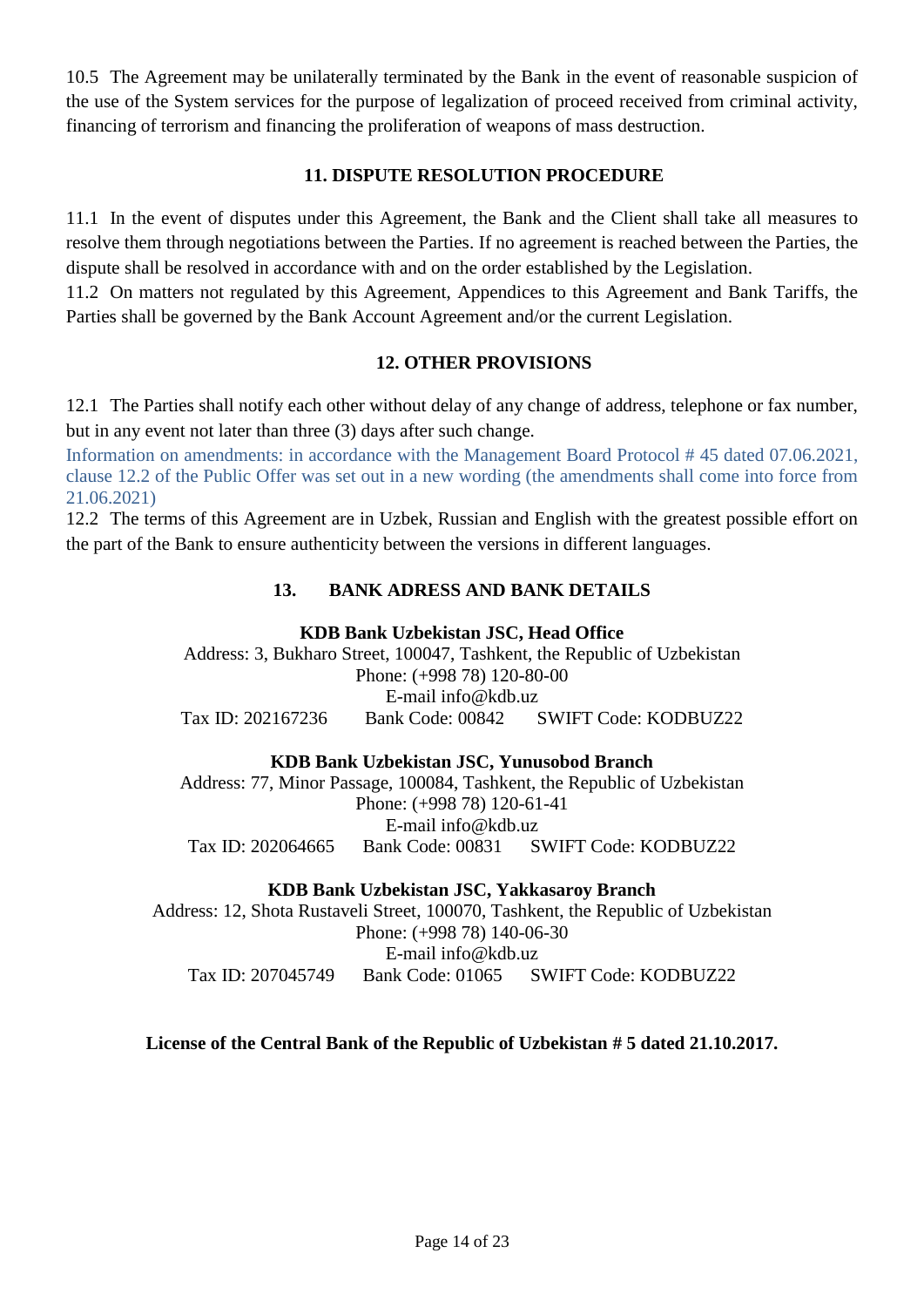| List of services and service schedule in the Internet Banking System |  |  |
|----------------------------------------------------------------------|--|--|
|                                                                      |  |  |

| No               |                                                                  | Servicing time*                     |  |  |  |
|------------------|------------------------------------------------------------------|-------------------------------------|--|--|--|
|                  | Name of service                                                  | (Tashkent time)                     |  |  |  |
| 1.               | Viewing account balances and account movements                   | 24/7                                |  |  |  |
| 2.               | View and print payment history                                   | 24/7                                |  |  |  |
| 3.               | Sending a request to the Bank                                    | 24/7                                |  |  |  |
| $\overline{4}$ . | Request for account opening                                      | 24/7                                |  |  |  |
| 5.               | Plastic card account replenishment (salary and equated payments) | $9.00 \text{ am} - 5.30 \text{ pm}$ |  |  |  |
| 6.               | Plastic card account replenishment                               | $9.00 \text{ am} - 5.30 \text{ pm}$ |  |  |  |
| 7.               | External transfers in national currency                          | $9.00$ am $-4.45$ pm                |  |  |  |
|                  | (including transfers with value date option)                     |                                     |  |  |  |
| 8.               | Transfers within the Bank in national currency                   | $9.00 \text{ am} - 6.00 \text{ pm}$ |  |  |  |
|                  | (including transfers with value date option)                     |                                     |  |  |  |
| 9.               | External transfers in foreign currency (SWIFT)                   | 9.00 am $-4.30$ pm                  |  |  |  |
| 10.              | Transfers within the Bank in foreign currency                    | $9.00$ am $-4.30$ pm                |  |  |  |
| 11.              | Conversion operations (currency purchase / sale)                 | $9.00$ am $-4.30$ pm                |  |  |  |
| 12.              | Transfers in national currency via ANOR system <sup>1</sup>      | 24/7                                |  |  |  |
| 13.              | Transfers in national currency via ANOR system                   | 24/7                                |  |  |  |
|                  | (including transfers with value date option) <sup>2</sup>        |                                     |  |  |  |
| 14.              | Transfers in national currency via MUNIS system                  | 24/7                                |  |  |  |
| 15.              | View the list of Export/Import contracts                         | 24/7                                |  |  |  |
| 16.              | View the information on the loan agreement                       | 24/7                                |  |  |  |

Notes!

- 1. The Client's EPD received by the Bank during the specified servicing time\* are executed by the Bank on the same business day.
- 2. The Client's EPD (except items 12, 13 and 14) are accepted by the Bank for execution on official business days according to business hours of the Bank/Bank's branches.
- 3. The Bank shall be entitled to change the business hours of the Bank/ Bank's branches, as well as the servicing time in the Internet Banking System.
- 4. The execution of EPD in foreign currencies (SWIFT) is carried out in accordance with the business hours of the Bank's correspondent banks.
- 5. The time limit for execution of transfer in national currency may be changed (prolonged) depending on the relevant instruction of the Central Bank of the Republic of Uzbekistan.

<sup>1</sup> The Client's EPD received by the Bank after the stipulated servicing time are executed by the Bank on the next business day. An EPD sent by the Client on non-working days shall be executed by the Bank on the first working day following the non-working day.

<sup>2</sup> The Client's EPD received by the Bank with a value date different from the date on which the EPD was received are executed by the Bank on the value date before 4.30 pm.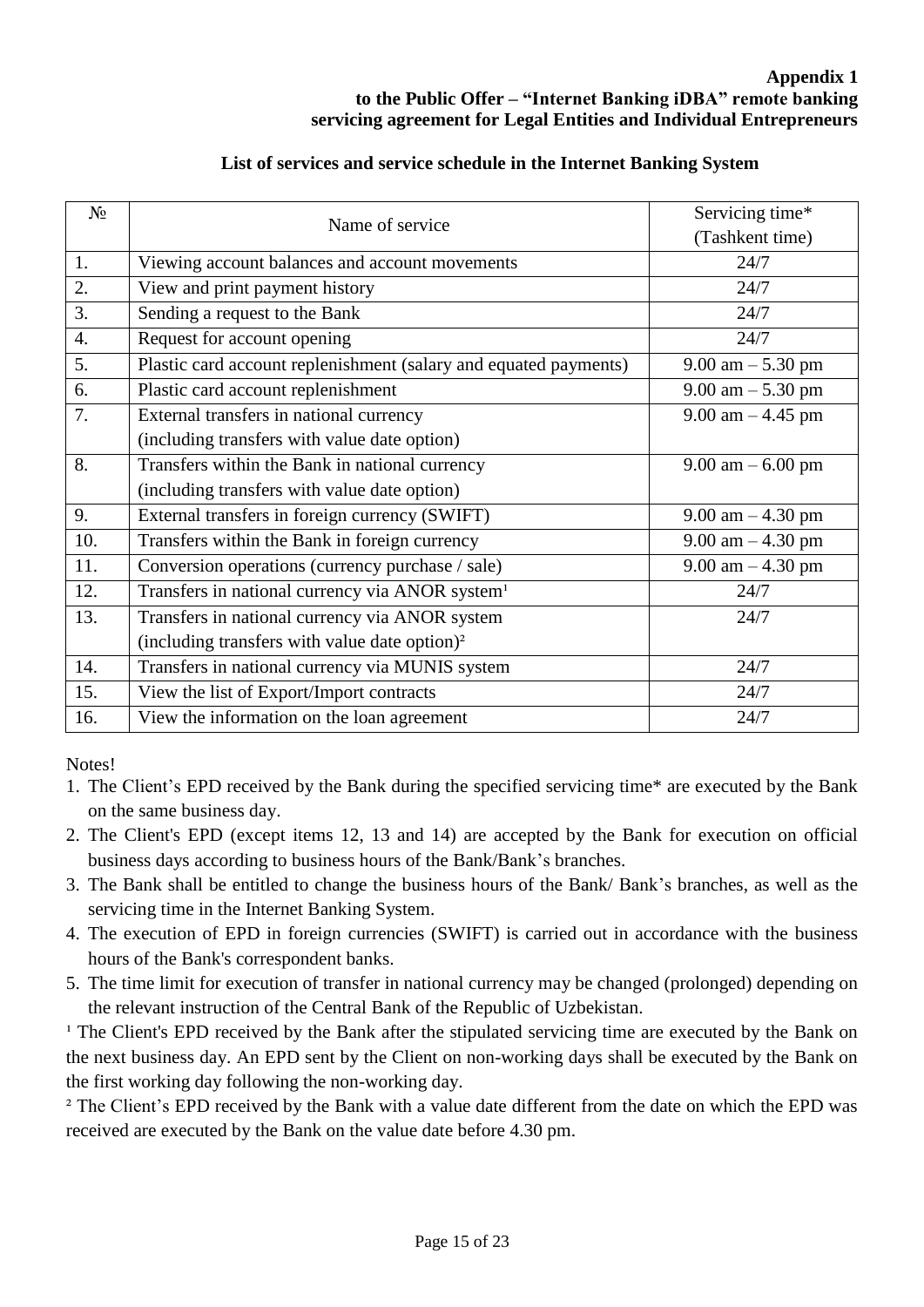## **Terms of execution of payment documents via ANOR Instant Payment System (ANOR System).**

For the purpose of this Agreement, the following terms shall have the following meanings:

**Instant payment** - a payment made on the basis of the Client's instruction transmitted via Internet Banking System in real time;

**Instant payment system (hereinafter referred to as "ANOR System") -** a service that allows paying for goods, works, services, obligations to the budget in Uzbek sums in real time, 24 hours a day, 7 days a week without days off and holidays.

- 1. The Bank shall accept, process and transmit instant payments based on the Client's payment instructions received via the Internet Bank system.
- 2. The amount of bank commission (cost of services) for the execution of instant payments by the Bank is established in accordance with the Bank's Tariffs.
- 3. The time of execution of payment orders by the Bank via ANOR System shall be indicated in the Bank's business day duration available to the Client in the Internet Banking System.
- 4. The Bank executes the Client's payment instructions via ANOR system if the following conditions are met in total:
	- the payment instruction is created as an electronic document (EPD) in Uzbek sums and to be debited from the Client's Uzbek sum account;
	- there are no restrictions on the Client's account in the form of seizure, suspension of operations, reservation of funds for other payment instructions, reservation of funds for urgent needs, for salary payment (within the established minimum), etc.;
	- the Client has sufficient funds in the account to make the payment;
	- the beneficiary bank of an instant payment is a member of ANOR system and is active in that system;
	- the payment instruction (payment type) is marked as "Payment instruction via ANOR system";
	- the transaction is not subject to additional control according to the rules and procedures established by the Bank;
	- there are no other restrictions imposed by law and/or by the Bank.
- 5. A payment instruction (payment type) marked as "Payment instruction via ANOR system" is irrevocable and not subject to cancellation by the Client.
- 6. Instant payments are executed in full amount up to the balance on the Client's account minus bank fee (service fee) for execution of instant payments in accordance with Bank Tariffs.
- 7. If an instant payment is cancelled (rejected) or the payment status changes, the Bank automatically notifies the Client accordingly by sending a message to the Client in the Internet Banking system.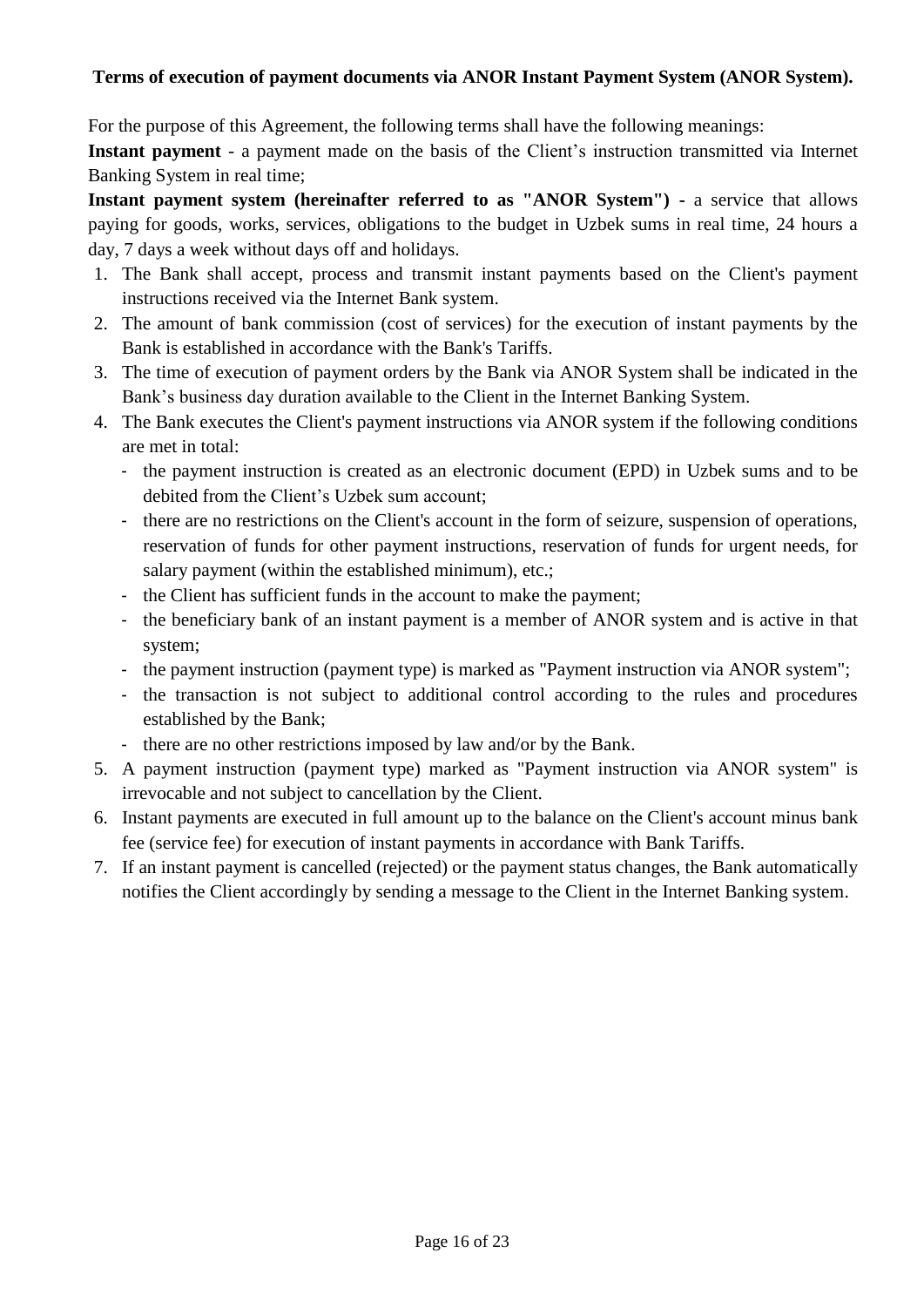#### **Appendix 2 to the Public Offer – "Internet Banking iDBA" remote banking servicing agreement for Legal Entities and Individual Entrepreneurs**

#### **Call-Back Contact Details:**

| Name of Legal Entity /   |  |
|--------------------------|--|
| Individual Entrepreneur: |  |
| <b>TAX ID:</b>           |  |

## **Contact Persons for Call-Back Authorization**

| 1. Name |  |
|---------|--|
|         |  |
|         |  |
| 2. Name |  |
|         |  |
|         |  |
| 3. Name |  |
|         |  |

## *\* Please cross out the blank fields.*

The Client hereby confirms that any of the above-mentioned persons is authorized to confirm payment instructions in a foreign currency sent to the Bank for execution via the Internet Banking System. Agree to indemnify the Bank against any payment or loss that the Client may incur as a result of the execution or non-execution of the above-mentioned payment instructions.

The Client undertakes to take full responsibility not to disclose the above information to third parties other than the aforementioned persons, to provide true details when confirming electronic payment documents received by the Bank via the Internet Banking System.

The Client also undertakes to timely update the Call-Back Contact Details.

# **The above stated is confirmed,**

**\_\_\_\_\_\_\_\_\_\_\_\_\_\_\_\_\_\_\_\_\_\_\_\_\_\_\_\_\_\_\_\_\_\_\_\_\_** 

## **Director:**

Full name / Position

Signature

**\_\_\_\_\_\_\_\_\_\_\_\_\_\_\_\_\_\_\_\_\_\_\_\_\_\_\_\_\_\_\_** 

SEAL (if required)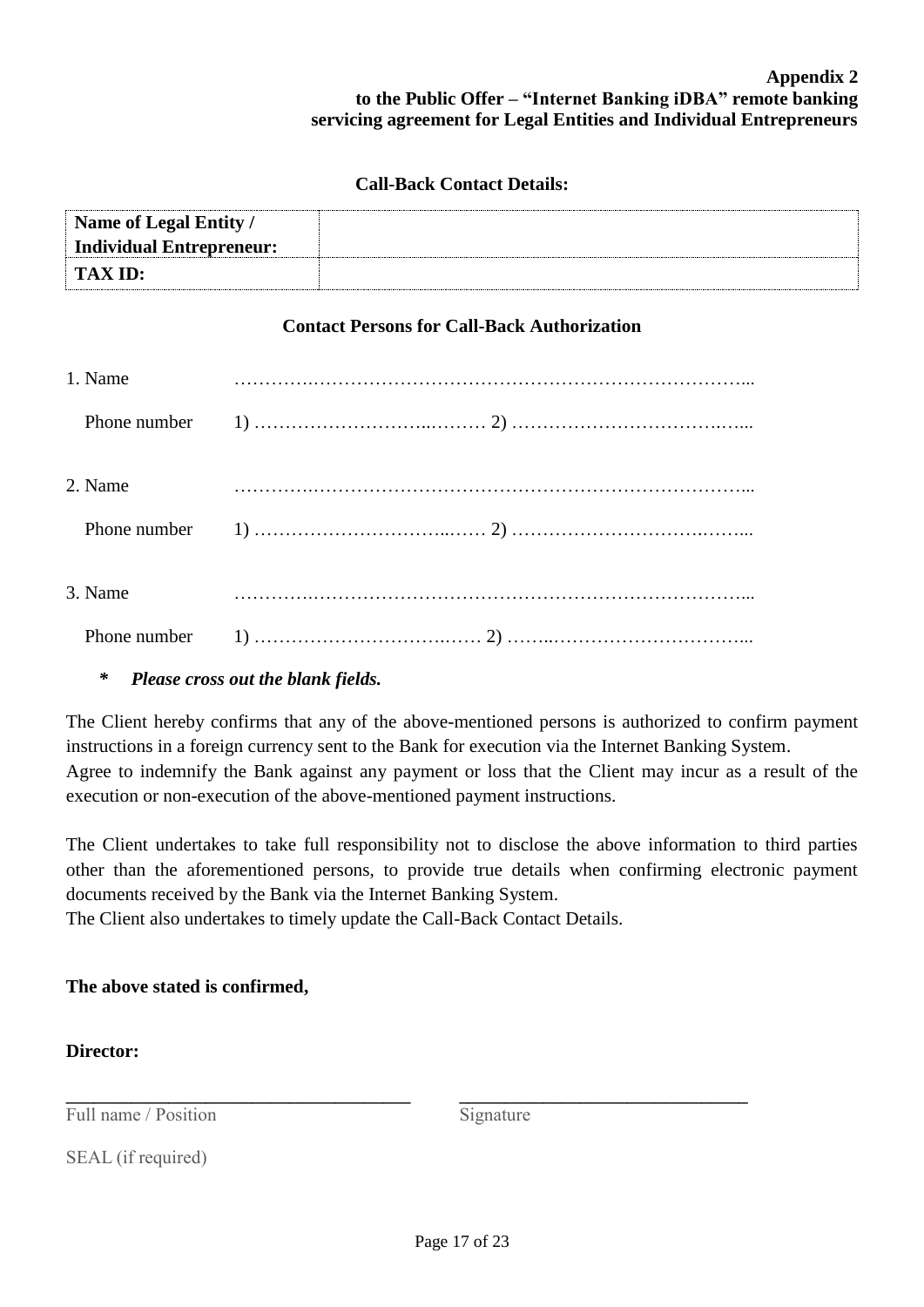# **Remote Banking Servicing Rules for Legal Entities and Individual Entrepreneurs**

# **1. Operating the System and access to the System.**

The Client shall comply with the following requirements when using the System:

1.1 To ensure confidentiality of access credentials (Login, Password, OTP device) entered into the computer or device used to operate the System, the Client shall use devices with functioning security systems, such as:

- restricted access to the workplace (computer or other device);

- active licensed (not counterfeit) anti-virus software with up-to-date databases;
- operating system update;

1.2 Do not operate the System on the Internet by using a source of connection from places that are not trustworthy or by using public communication channels (free Wi-Fi, etc.);

1.3 Ensure safety and confidentiality of access credentials (Login, Password, OTP device) and other information required to access and perform transactions and actions using the System, not to disclose such information to other persons (including friends, acquaintances, relatives, employees of the Bank, etc.);

1.4 Under any circumstances, never disclose Internet Banking System access credentials (Login, Password, OTP device) to anyone. Bank employees and Technical Support employees do not need to know the Password or OTP Device password).

1.5 Change the Password on a regular basis, at least once every 90 days, or immediately upon the occurrence of events that could directly or indirectly affect its confidentiality;

1.6 During an open payment session do not leave the computer or other device unattended (the computer and other device by means of which the Internet Banking System is being operated;

1.7 While working in the System, always press "EXIT" button at the end of a payment session as well as before closing the browser window;

1.8 Immediately notify the Bank of the facts of unauthorized transactions on the accounts accessible through the System, or of the facts of illegal use of access credentials (Login, Password, OTP device) by third parties as well as other information necessary to access the System and execute transactions or actions using the System;

1.9 Do not enter information into the fields of the System interface which is not requested in the form of the System's window in use or which is not supposed to be entered into the fields of the System's window in use;

1.10 Replace the Client's OTP device in case of dismissal and/or change of responsible employees (Users) having access to the System and/or having an authority to sign a power of attorney to receive OTP devices at the Bank;

1.11 When using the Bank's website www.kdb.uz, make sure that the connection with the Bank's server is in secure mode (HTTPS protocol);

1.12 Do not accept the browser's offer to save Password for an automatic login at a later date;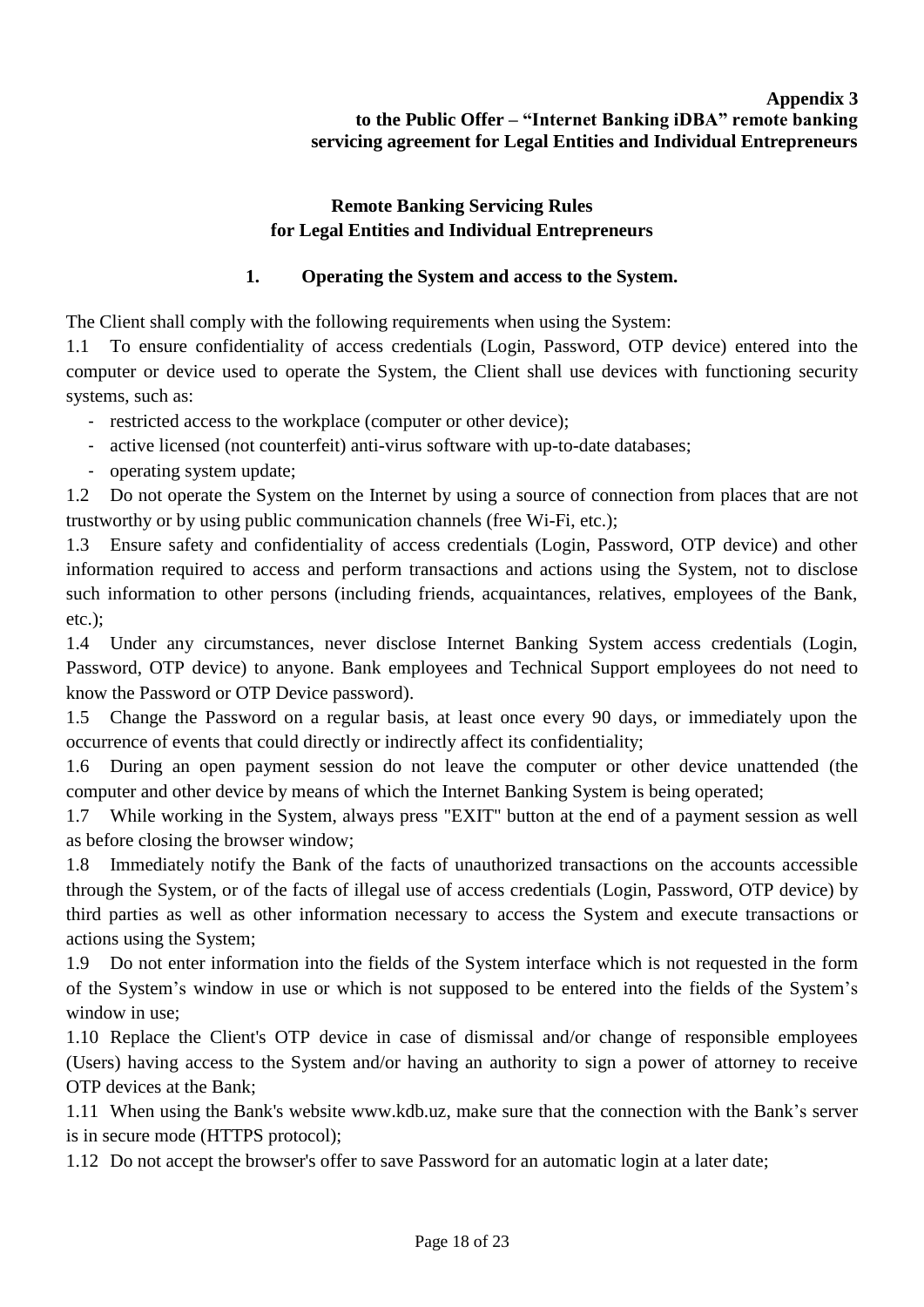1.13 Do not save your Login, Password on a computer, mobile device, any other digital media (computer hard drive, removable digital media), paper media or Internet service that other persons may have an access to;

1.14 To maintain the confidentiality of the access credentials (Login, Password, OTP device) and the information on transactions carried out it is recommended that the Client:

- does not use the "Autofill" browser functions on pages where the access credentials are inputted;
- ensures to use a password-protected operating system user account;
- disables the Autorun function of removable data storage devices in the operating system of the Client's workstation used to operate the Internet Banking System;
- connects the workstation used to operate the Internet Banking System to the Internet only while working in the System;
- does not use the Client's workstation to connect to social networks, to forums, conferences, chat rooms, telephone services and other sites containing potential malware, as well as to read mail and open mail documents from untrustworthy addressees;
- does not use for the Internet Banking System the Login and Password that are already used to authorize the Client on other websites;
- uses strong password containing at least 8 characters with uppercase letters, lowercase letters and minimum one digit);
- carefully examines the information displayed on the computer screen (or other device) used to work in the Internet Banking System, chooses actions from the options offered by the System in accordance with the Client's intentions and carefully checks the correctness of the information inputted;
- pays attention to any changes and software errors while connecting to the Internet Banking System or while working in the System. In case of any doubts as to the correctness of the System's functioning, immediately stops operating the System and contacts the Bank in order to ascertain the absence / presence of unauthorized transactions;
- in case of the browser warnings about redirection to another website while connecting to the Internet Banking System, the Client is advised to postpone transactions and contact the Bank's technical support service in order to determine the reasons for the redirection;
- to inform the authorized employees of the Bank about any attempts to get the access credentials to the Internet Banking System (Login, Password, OTP device);
- to check the account history/account statements regularly to keep track of errors or unauthorized account transactions;

Failure to comply with the above requirements and recommendations on the part of the Client will be the basis for the Bank to impose liability for the disputed transactions carried out using the Internet Banking System on the Client.

# **2. Connection to the System**

2.1 The Bank provides Internet Banking remote banking services only if the Client has a bank account opened with the Bank.

2.2 The Bank shall connect the Client to the Internet Banking System on the basis of the Agreement. The Agreement can be concluded irrespective of term of servicing the Client at the Bank and the amount of account turnover. Restrictions on connection of the Client to the System may be the grounds provided for by the requirements of the rules of Internal Control on countering legalization of proceed received from criminal activity, financing of terrorism and financing the proliferation of weapons of mass destruction in commercial banks.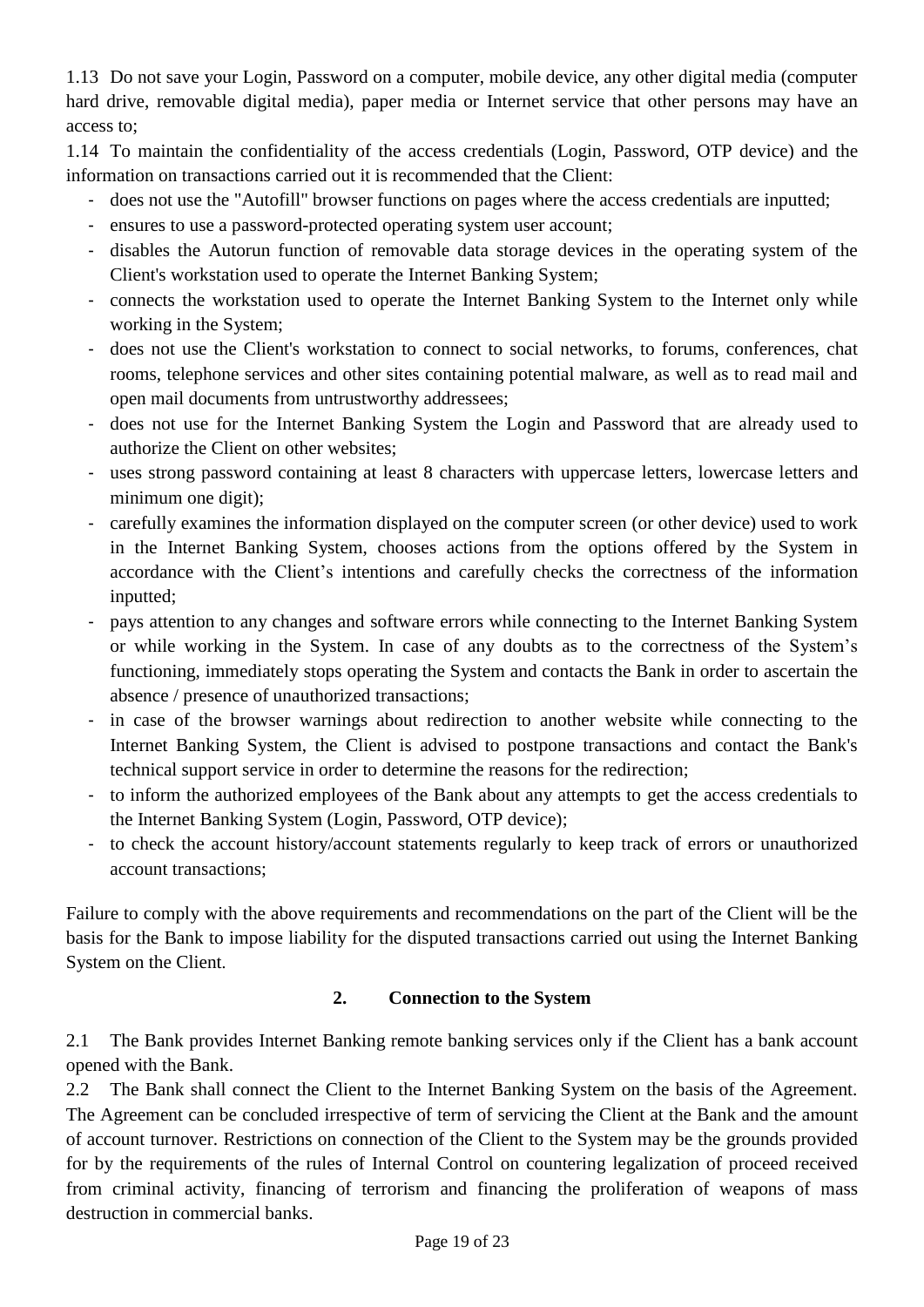Information on amendments: in accordance with the Management Board Protocol # 45 dated 07.06.2021, clause 2.3 of Appendix 3 to the Public Offer was set out in a new wording (the amendments shall come into force from 21.06.2021)

2.3 To connect to the Internet Banking System the Client shall download a template of the Application for User Registration (Appendix 4 to this Agreement) from the Bank's official website or shall receive a template of the Application in any branch of the Bank, complete it, certify the Application with the Client's signature and stamp and submit the Application to responsible officer of the respective branch of the Bank.

2.4 The responsible officer of the Bank shall verify the authenticity and validity of the Client's signature and stamp on the Application, sign it, affix the Bank's stamp and hand it over to the authorized officer of the Bank for the Client's registration in the System.

2.5 The authorized officer of the Bank registers the User in accordance with the data specified in the Application. The Client independently chooses the username (Login) and Access Password. The username (Login) chosen by the Client may be rejected by the Bank if it is already in use by another Client.

2.6 The Client's manager or the Client's authorized representative acting under a power of attorney shall receive the second copy / copy of the Application as well as the OTP device from the Bank in person on the basis of the OTP device acceptance and handover Act (Appendix 5 to this Agreement).

# **3. Change of User**

3.1 In order to make changes and additions to the number of System Users (registration of new Users and/or change of User), the Client shall submit to the Bank a new Application for registration of another User, which shall clearly state the purpose (connection/correction), as well as the level of access to the System for the new or the changing User.

3.2 Pursuant to clause 4.1 of this Agreement, the Application for user registration shall be submitted to the Bank together with the documents proving the User authority, as well as his/her identity documents and other information requested at the discretion of the Bank

# **4. User data correction**

4.1 If it is necessary to update the User data or the User access credentials (Login, Password) the Client shall submit to the Bank a new, duly completed Application with a clear indication of the purpose (correction) and all the User data subject to change.

4.2 The correction of the User data includes:

- changing the Client's name or form of ownership;
- User personal data update;
- changing the list of Users and/or User access right;
- change of the mobile phone number, e-mail, and other User data.

# **5. Blocking and unblocking access to the System**

Information on amendments: in accordance with the Management Board Protocol # 45 dated 07.06.2021, paragraph 2 of clause 5.1 of the Public Offer was set out in a new wording (the amendments shall come into force from 21.06.2021)

5.1 The Client is entitles to block access to the System (fully or partially):

in case of threat of unauthorized access or suspicion of compromised access credentials (Login, Password, OTP device) the Client shall immediately inform the Bank in order to block the compromised Client's access credentials;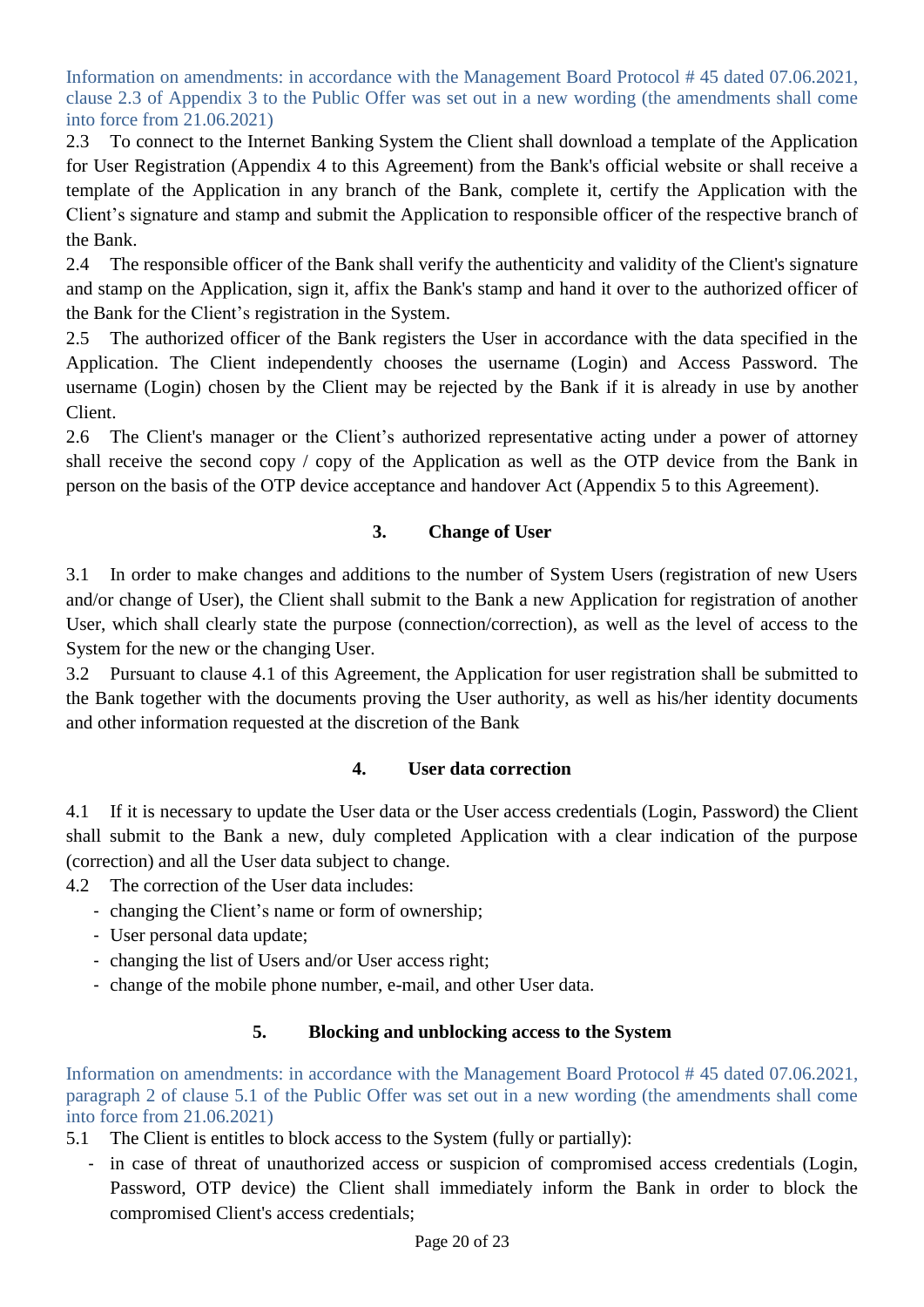- in case of verbal notification by phone (with duly Client's identification) the Client shall confirm blocking of an access to the System in writing no later than the next business day. Blocking is carried out within 1 (one) hour after the Client's request;
- in case of change of the User or User's data correction, the Client shall submit a new Application to the Bank in accordance with clause 4.1 of the Remote Banking Servicing Rules. Based on the received Application, the Bank shall block the User's access to the System and make corresponding adjustments in the System. The blocking shall be done no later than the end of the next business day after the Bank receives the Client's request.

Information on amendments: in accordance with the Management Board Protocol # 45 dated 07.06.2021, clause 5.1 ( $4<sup>th</sup>$  paragraph) of Appendix 3 to the Public Offer was set out in a new wording (the amendments shall come into force from 21.06.2021)

When access to the System is blocked on the basis of a corresponding request (verbal or written) received from the Client in accordance with the Remote Banking Servicing Rules or the access is blocked at the discretion of the Bank in order to ensure security of the System, the Bank shall immediately send a confirmation of blocking to the User's email address indicated in the Application.

To unblock the User's/Users' access to the System, the Client shall submit to the Bank a corresponding written request certified by the signature of the Client's Head (or his representative acting on the basis of a power of attorney) and bearing the Client's seal imprint.

5.2 The Bank is entitled to block the Client's access to the System in case the Client owes the Bank for banking services provided. In this case:

- the Bank shall send to the Client a notification about the debt occurred via the Internet Banking System indicating the due date of debt repayment;
- if the Client fails to pay the debt to the Bank within the specified period, the Bank shall block the Client's access to the Internet Banking System;
- after the debt has been paid in full, the Bank shall unblock the Client's access to the System not later than the end of the business day when the debt was paid.

5.3 The Bank shall be entitled to block the Client's access to the System if the Client exceeds the number of attempts allowed to enter the access credentials (Login, Password):

- If the number of attempts to enter the access credentials exceeds the number of attempts specified in the System settings (more than 5 unsuccessful attempts) the System will automatically block the Client's access to the System.
- To unblock the User's/Users' access to the System, the Client shall submit to the Bank a corresponding written request certified by the signature of the Client's Head (or his representative acting on the basis of a power of attorney) and bearing the Client's seal imprint.

## **6. Restoring the Client's Password**

6.1 If the Client's Password needs to be recovered, the User shall go through the password recovery procedure using the "Forgot your password?" option on the Internet Banking System's homepage, following the instructions available to the Client on the Bank's official website [www.kdb.uz.](http://www.kdb.uz/)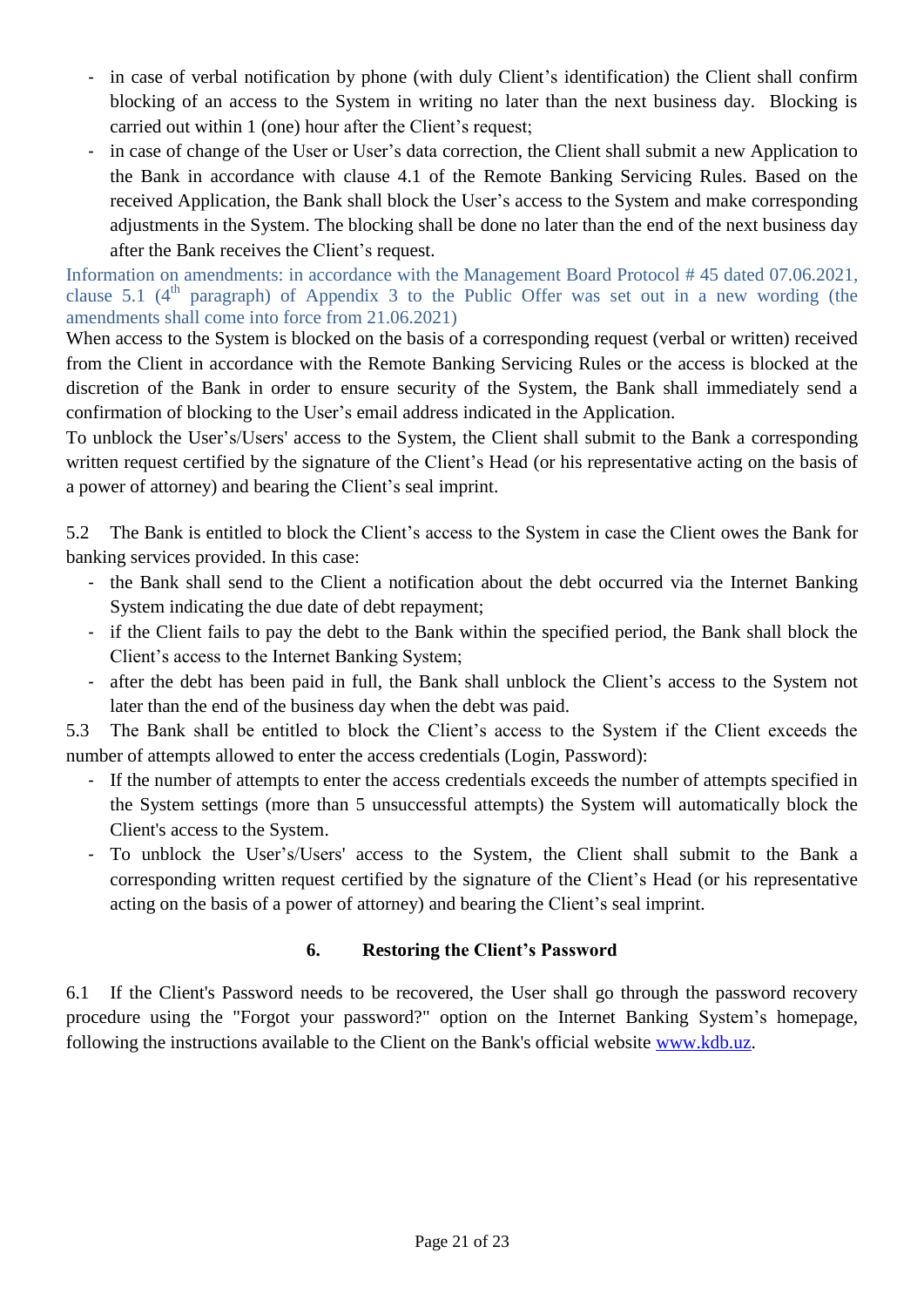#### **Appendix 4 to the Public Offer – "Internet Banking iDBA" remote banking servicing agreement for Legal Entities and Individual Entrepreneurs**

### **APPLICATION FOR USER REGISTRATION IN THE INTERNET BANKING SYSTEM**

**Connection** Correction

In order to register a User in the Internet Banking System of KDB Bank Uzbekistan JSC, the following information must be submitted to the Bank (in writing, signed by the Client's Head and sealed):

| <b>Name of Legal Entity/Individual Entrepreneur</b> |  |
|-----------------------------------------------------|--|
| <b>User Full Name</b>                               |  |
| <b>User phone Number (landline)</b>                 |  |
| <b>User phone Number (mobile)</b>                   |  |
| <b>User E-mail</b>                                  |  |
| Login<br>(preferably, name of the Legal entity/IE)  |  |
| <b>Password</b><br>(can be changed later)           |  |

| <b>Level of Access</b> |                            | <b>OTP</b> device         | <b>Restrict access to:</b>           |  |  |  |
|------------------------|----------------------------|---------------------------|--------------------------------------|--|--|--|
|                        | <b>View Only Access</b>    | <b>OTP</b> not required   | <b>Inquiry / New Account Opening</b> |  |  |  |
|                        | <b>Creator</b>             |                           | <b>Salary / Corporate Card</b>       |  |  |  |
|                        | 1 <sup>st</sup> Authorizer | <b>New OTP</b>            | <b>Local Currency Transfers</b>      |  |  |  |
|                        | $2nd$ Authorizer           | Use the existing OTP with | <b>Foreign Currency Transfers</b>    |  |  |  |
|                        | 3 <sup>rd</sup> Authorizer | serial number :           | <b>Conversion Section</b>            |  |  |  |

As provided by Article 370 of the Civil Code of the Republic of Uzbekistan, signing this Application means the Client's unconditional acceptance of all terms of the Public Offer - Internet Banking iDBA remote banking servicing agreement for legal entities and individual entrepreneurs, as well as Bank Tariffs published on the Bank's website (www.kdb.uz) on the date of signing this Application.

#### **Director/Head**

Full name / Position

**\_\_\_\_\_\_\_\_\_\_\_\_\_\_\_\_\_\_\_\_\_\_\_\_\_\_\_\_\_\_\_\_\_\_\_\_**

Signature

**\_\_\_\_\_\_\_\_\_\_\_\_\_\_\_\_\_\_\_\_\_\_\_\_\_\_\_\_\_\_\_** 

Seal (if required)